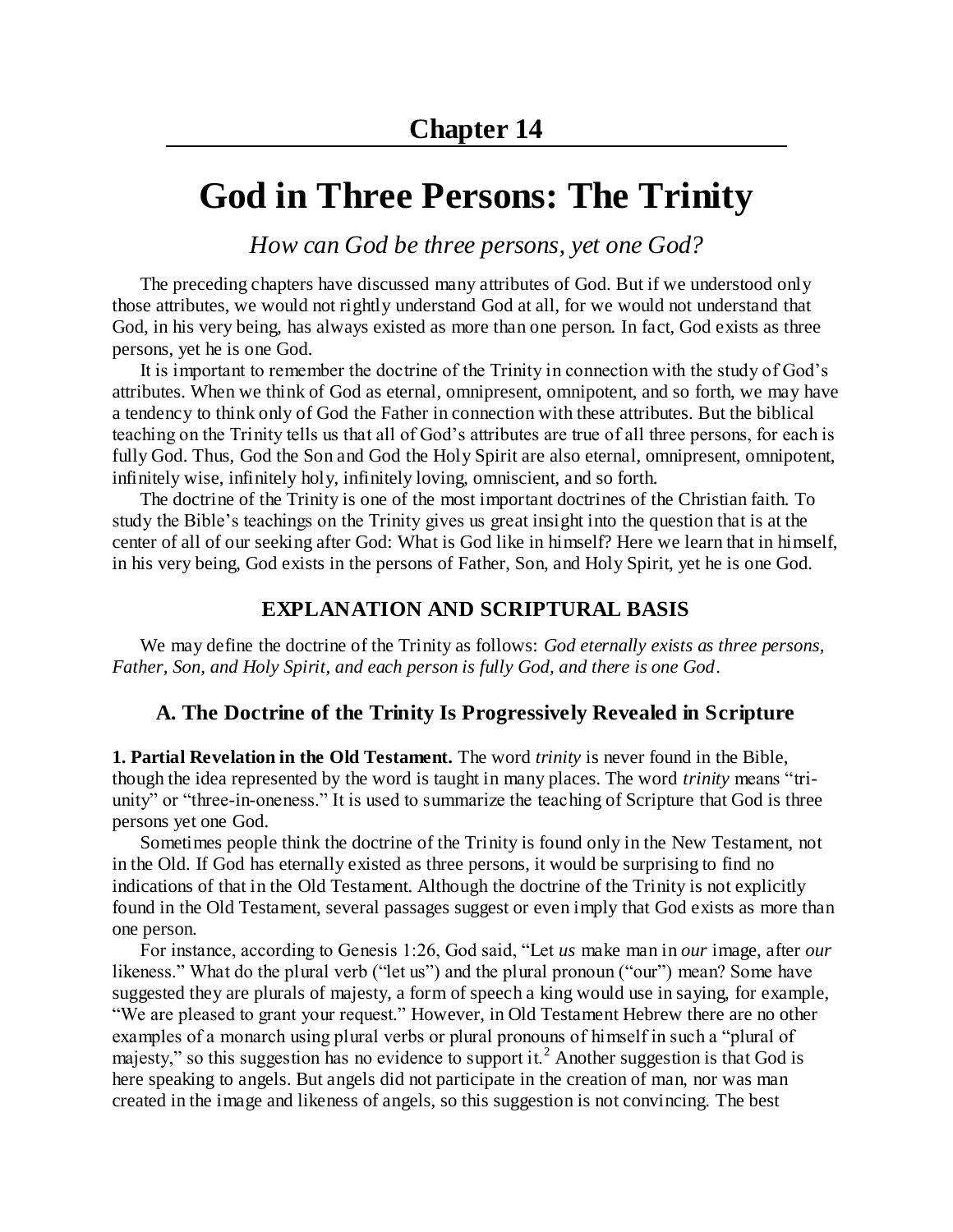explanation is that already in the first chapter of Genesis we have an indication of a plurality of persons in God himself. We are not told how many persons, and we have nothing approaching a complete doctrine of the Trinity, but it is implied that more than one person is involved. The same can be said of Genesis 3:22 ("Behold, the man has become like one of *us* knowing good and evil"), Genesis 11:7 ("Come, let *us* go down, and there confuse their language"), and Isaiah 6:8 ("Whom shall I send, and who will go for *us*?"). (Note the combination of singular and plural in the same sentence in the last passage.)

Moreover, there are passages where one person is called "God" or "the Lord" and is distinguished from another person who is also said to be God. In Psalm 45:6–7 (NIV), the psalmist says, "Your throne, O God, will last for ever and ever … You love righteousness and hate wickedness; therefore God, your God, has set you above your companions by anointing you with the oil of joy." Here the psalm passes beyond describing anything that could be true of an earthly king and calls the king "God" (v. 6), whose throne will last "forever and ever." But then, still speaking to the person called "God," the author says that "God, your God, has set you above

your companions" (v. 7). So two separate persons are called "God" (Heb. אֱלֹהִים, H466). In the New Testament, the author of Hebrews quotes this passage and applies it to Christ: "Your throne, O God, is for ever and ever" (Heb. 1:8).

Similarly, in Psalm 110:1, David says, "The LORD says to my lord: "Sit at my right hand until I make your enemies a footstool for your feet" ' (NIV). Jesus rightly understands that David is referring to two separate persons as "Lord" (Matt. 22:41–46), but who is David's "Lord" if not God himself? And who could be saying to God, "Sit at my right hand" except someone else who is also fully God? From a New Testament perspective, we can paraphrase this verse: "God the Father said to God the Son, "Sit at my right hand." ' But even without the New Testament teaching on the Trinity, it seems clear that David was aware of a plurality of persons in one God. Jesus, of course, understood this, but when he asked the Pharisees for an explanation of this passage, "no one was able to answer him a word, nor from that day did any one dare to ask him any more questions" (Matt. 22:46). Unless they are willing to admit a plurality of persons in one God, Jewish interpreters of Scripture to this day will have no more satisfactory explanation of Psalm 110:1 (or of Gen. 1:26, or of the other passages just discussed) than they did in Jesus day.

Isaiah 63:10 says that God's people "rebelled and grieved his Holy Spirit" (NIV), apparently suggesting both that the Holy Spirit is distinct from God himself (it is "his Holy Spirit"), and that this Holy Spirit can be "grieved," thus suggesting emotional capabilities characteristic of a distinct person. (Isa. 61:1 also distinguishes "The Spirit of the Lord GOD" from "the LORD," even though no personal qualities are attributed to the Spirit of the Lord in that verse.)

Similar evidence is found in Malachi, when the Lord says, "The Lord whom you seek will suddenly come to his temple; the messenger of the covenant in whom you delight, behold, he is coming, says the LORD of hosts. But who can endure the day of his coming, and who can stand when he appears?" (Mal.  $3:1-2$ ). Here again the one speaking ("the LORD of hosts") distinguishes himself from "the Lord whom you seek," suggesting two separate persons, both of whom can be called "Lord."

In Hosea 1:7, the Lord is speaking, and says of the house of Judah, "I will deliver them by the LORD their God," once again suggesting that more than one person can be called "Lord"

(Heb. יהוה, H3378) and "God" (אֱלֹהִים, H466).

And in Isaiah 48:16, the speaker (apparently the servant of the Lord) says, "And now the Lord God has sent me and his Spirit." Here the Spirit of the Lord, like the servant of the Lord,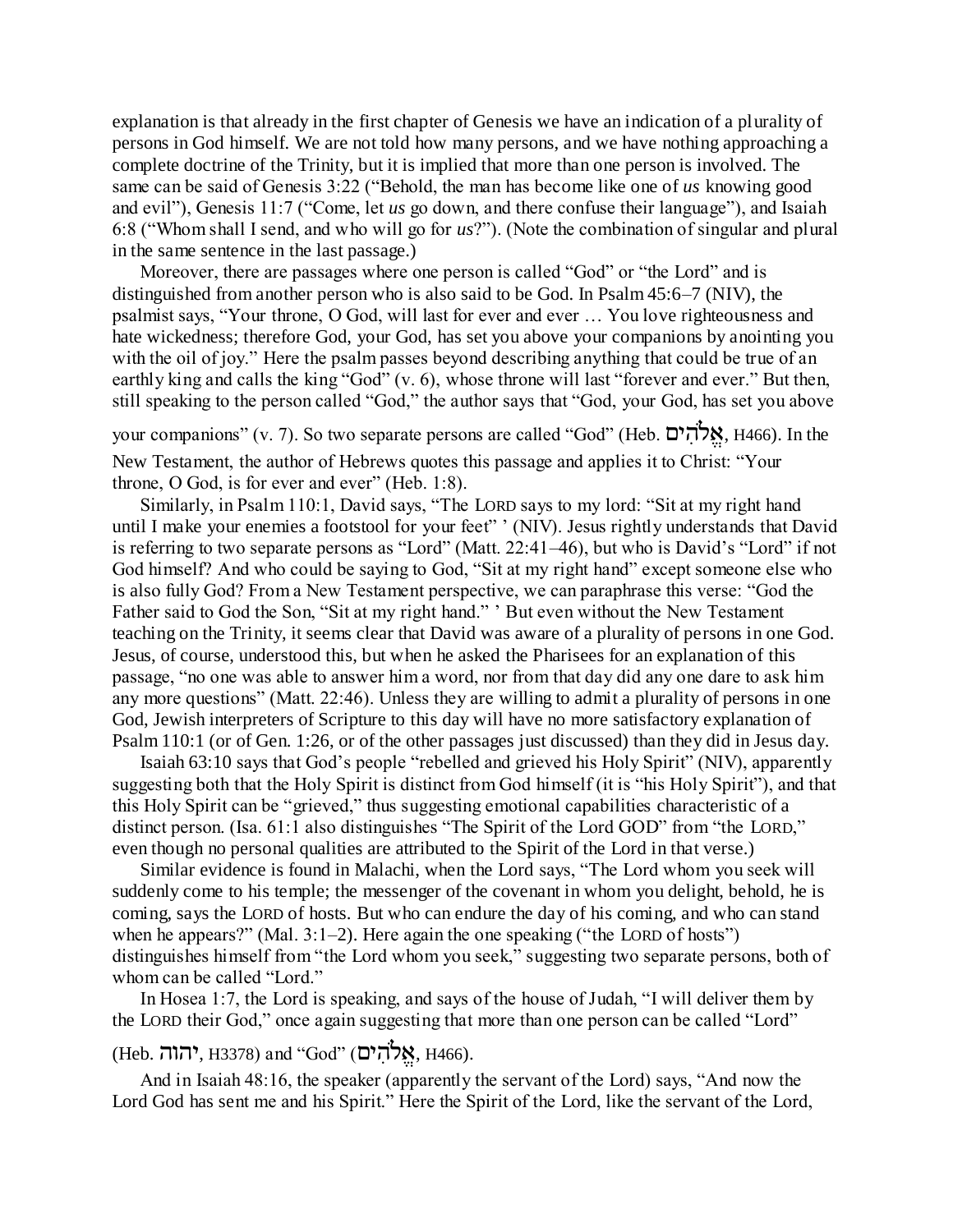has been "sent" by the Lord GOD on a particular mission. The parallel between the two objects of sending ("me" and "his Spirit") would be consistent with seeing them both as distinct persons: it seems to mean more than simply "the Lord has sent me and his power."<sup>6</sup> In fact, from a full New Testament perspective (which recognizes Jesus the Messiah to be the true servant of the Lord predicted in Isaiah's prophecies), Isaiah 48:16 has trinitarian implications: "And now the Lord God has sent me and his Spirit," if spoken by Jesus the Son of God, refers to all three persons of the Trinity.

Furthermore, several Old Testament passages about "the angel of the LORD" suggest a

plurality of persons in God. The word translated "angel" (Heb. ךְ ָא ְל ַמ, H4855) means simply

"messenger." If this angel of the LORD is a "messenger" of the LORD, he is then distinct from the LORD himself. Yet at some points the angel of the LORD is called "God" or "the LORD" (see Gen. 16:13; Ex. 3:2–6; 23:20–22 [note "my name is in him" in v. 21]; Num. 22:35 with 38; Judg. 2:1– 2; 6:11 with 14). At other points in the Old Testament "the angel of the LORD" simply refers to a created angel, but at least at these texts the special angel (or "messenger") of the LORD seems to be a distinct person who is fully divine.

One of the most disputed Old Testament texts that could show distinct personality for more than one person is Proverbs 8:22–31. Although the earlier part of the chapter could be understood as merely a personification of "wisdom" for literary effect, showing wisdom calling to the simple and inviting them to learn, vv. 22–31, one could argue, say things about "wisdom" that seem to go far beyond mere personification. Speaking of the time when God created the earth, "wisdom" says, "Then I was the craftsman at his side. I was filled with delight day after day, rejoicing always in his presence, rejoicing in his whole world and delighting in mankind" (Prov. 8:30–31 NIV). To work as a "craftsman" at God's side in the creation suggests in itself the idea of distinct personhood, and the following phrases might seem even more convincing, for only real persons can be "filled with delight day after day" and can rejoice in the world and delight in mankind.<sup>7</sup>

But if we decide that "wisdom" here really refers to the Son of God before he became man, there is a difficulty. Verses 22–25 (RSV) seem to speak of the creation of this person who is called "wisdom":

The LORD created me at the beginning of his work,

The first of his acts of old.

Ages ago I was set up,

at the first, before the beginning of the earth.

When there were no depths I was brought forth,

when there were no springs abounding with water.

Before the mountains had been shaped,

before the hills, I was brought forth.

Does this not indicate that this "wisdom" was created?

In fact, it does not. The Hebrew word that commonly means "create" (אֲבָרָא), H1343) is not

used in verse 22; rather the word is הֲנָה, H7865, which occurs eighty-four times in the Old

Testament and almost always means "to get, acquire." The NASB is most clear here: "The Lord possessed me at the beginning of his way" (similarly KJV). (Note this sense of the word in Gen. 39:1; Ex. 21:2; Prov. 4:5, 7; 23:23; Eccl. 2:7; Isa. 1:3 ["owner"].) This is a legitimate sense and,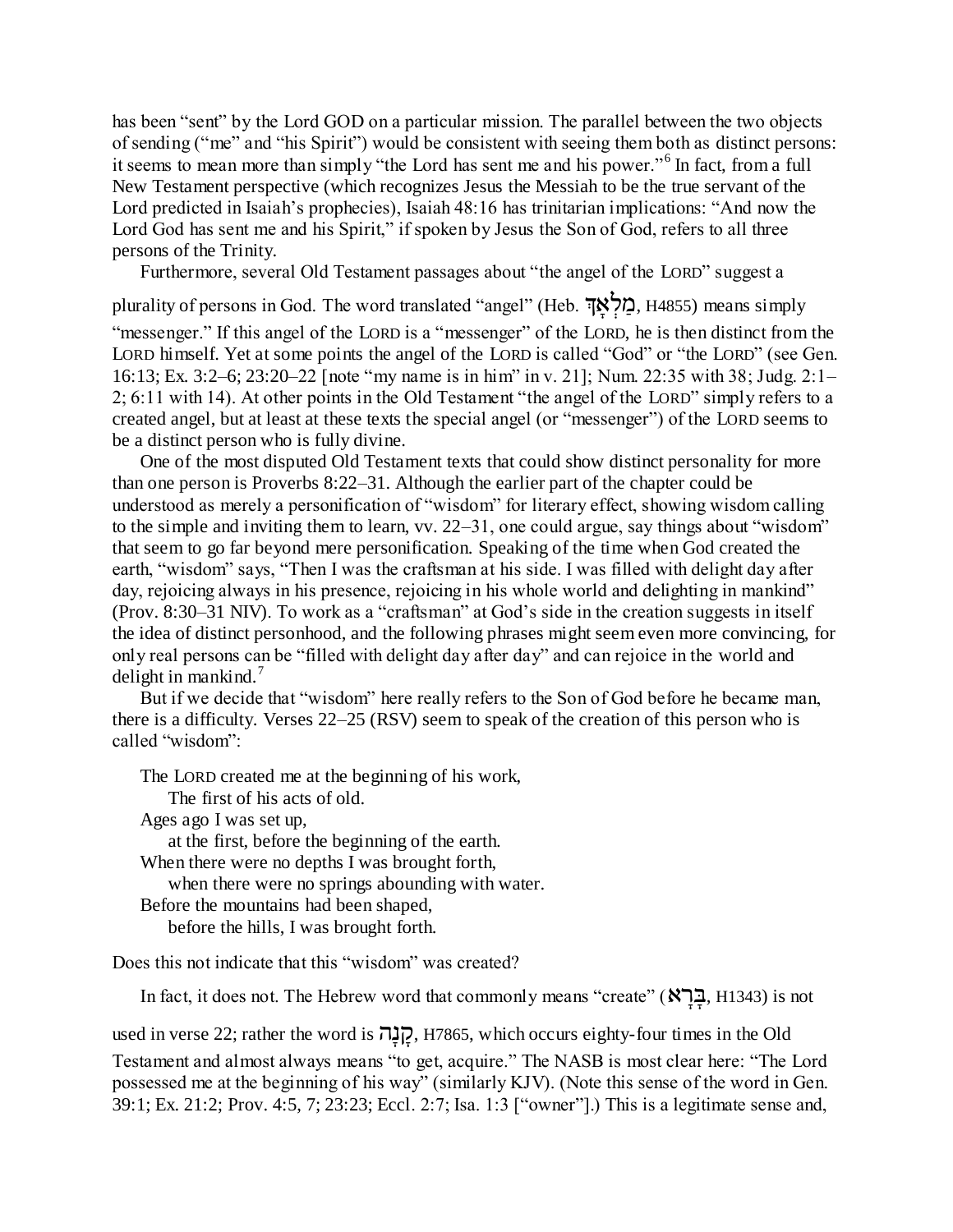if wisdom is understood as a real person, would mean only that God the Father began to direct and make use of the powerful creative work of God the Son at the time creation began: the Father summoned the Son to work with him in the activity of creation. The expression "brought forth" in verses 24 and 25 is a different term but could carry a similar meaning: the Father began to direct and make use of the powerful creative work of the Son in the creation of the universe.

**2. More Complete Revelation of the Trinity in the New Testament.** When the New Testament opens, we enter into the history of the coming of the Son of God to earth. It is to be expected that this great event would be accompanied by more explicit teaching about the trinitarian nature of God, and that is in fact what we find. Before looking at this in detail, we can simply list several passages where all three persons of the Trinity are named together.

When Jesus was baptized, "the heavens were opened and he saw the Spirit of God descending like a dove, and alighting on him; and lo, a voice from heaven, saying, "This is my beloved Son, with whom I am well pleased" ' (Matt. 3:16-17). Here at one moment we have three members of the Trinity performing three distinct activities. God the Father is speaking from heaven; God the Son is being baptized and is then spoken to from heaven by God the Father; and God the Holy Spirit is descending from heaven to rest upon and empower Jesus for his ministry.

At the end of Jesus' earthly ministry, he tells the disciples that they should go "and make disciples of all nations, baptizing them in the name of the Father and of the Son and of the Holy Spirit" (Matt. 28:19). The very names "Father" and "Son," drawn as they are from the family, the most familiar of human institutions, indicate very strongly the distinct personhood of both the Father and the Son. When "the Holy Spirit" is put in the same expression and on the same level as the other two persons, it is hard to avoid the conclusion that the Holy Spirit is also viewed as a person and of equal standing with the Father and the Son.

When we realize that the New Testament authors generally use the name "God" (Gk. θεός, G2536) to refer to God the Father and the name "Lord" (Gk. Κύριος, G3261) to refer to God the Son, then it is clear that there is another trinitarian expression in 1 Corinthians 12:4–6: "Now there are varieties of gifts, but the same *Spirit*; and there are varieties of service, but the same *Lord*; and there are varieties of working, but it is the same *God* who inspires them all in every one."

Similarly, the last verse of 2 Corinthians is trinitarian in its expression: "The grace of the *Lord Jesus Christ* and the love of *God* and the fellowship of the *Holy Spirit* be with you all" (2 Cor. 13:14). We see the three persons mentioned separately in Ephesians 4:4–6 as well: "There is one body and one *Spirit* just as you were called to the one hope that belongs to your call, one *Lord* one faith, one baptism, one *God and Father* of us all, who is above all and through all and in all"

All three persons of the Trinity are mentioned together in the opening sentence of 1 Peter: "According to the foreknowledge of God the Father, by the sanctifying work of the Spirit, that you may obey Jesus Christ and be sprinkled with his blood" (1 Peter 1:2 NASB). And in Jude 20–21, we read: "But you, beloved, build yourselves up on your most holy faith; pray in the Holy Spirit; keep yourselves in the love of God; wait for the mercy of our Lord Jesus Christ unto eternal life."

However, the KJV translation of 1 John 5:7 should not be used in this connection. It reads, "For there are three that bear record in heaven, the Father, the Word, and the Holy Ghost: and these three are one."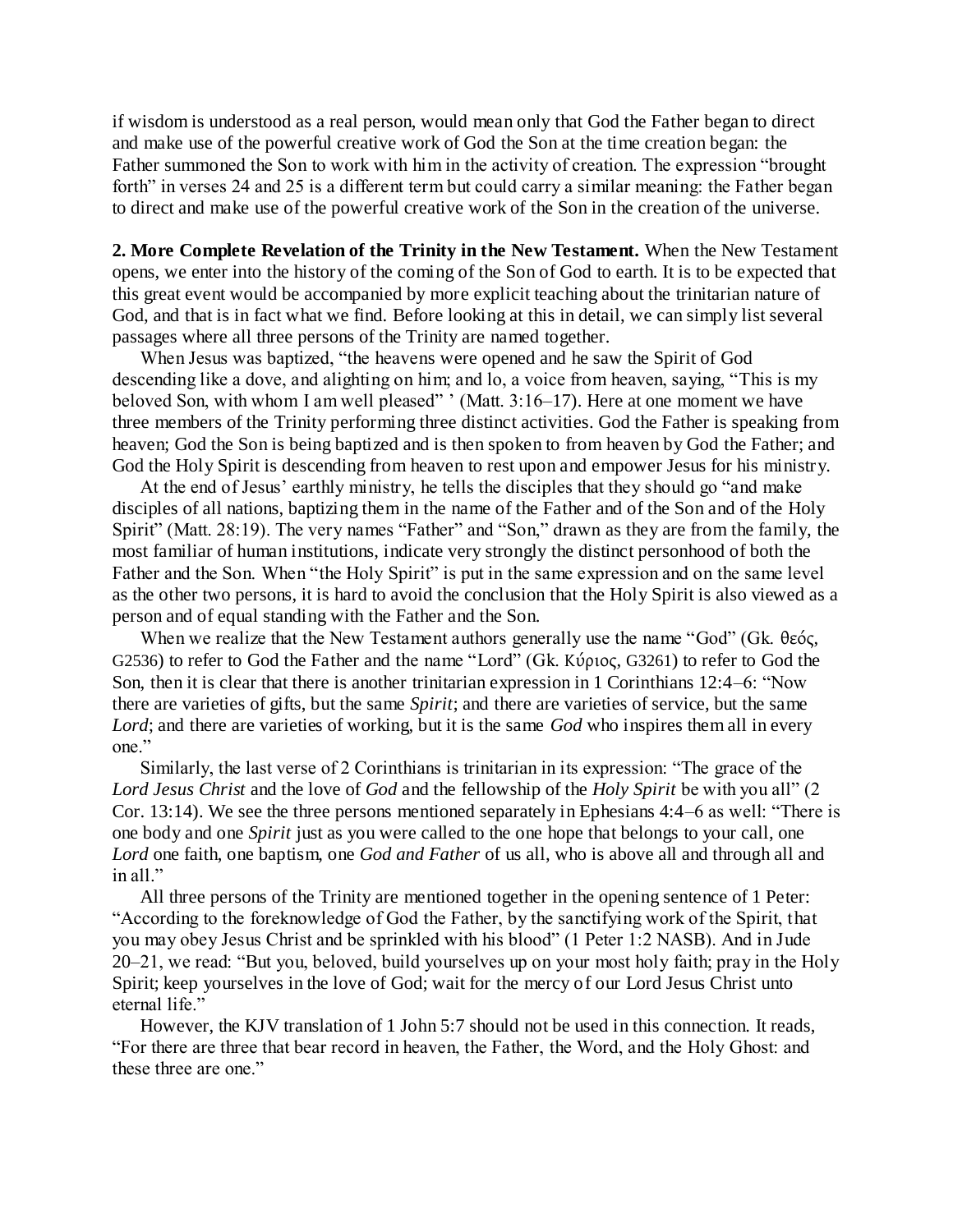The problem with this translation is that it is based on a very small number of unreliable Greek manuscripts, the earliest of which comes from the fourteenth century A.D. No modern translation (except NKJV) includes this KJV reading, but all omit it, as do the vast majority of Greek manuscripts from all major text traditions, including several very reliable manuscripts from the fourth and fifth century A.D., and also including quotations by church fathers such as Irenaeus (d. ca. A.D. 202), Clement of Alexandria (d. ca. A.D. 212), Tertullian (died after A.D. 220), and the great defender of the Trinity, Athanasius (d. A.D. 373).

#### **B. Three Statements Summarize the Biblical Teaching**

In one sense the doctrine of the Trinity is a mystery that we will never be able to understand fully. However, we can understand something of its truth by summarizing the teaching of Scripture in three statements:

- 1. God is three persons.
- 2. Each person is fully God.
- 3. There is one God.

The following section will develop each of these statements in more detail.

**1. God Is Three Persons.** The fact that God is three persons means that the Father is not the Son; they are distinct persons. It also means that the Father is not the Holy Spirit, but that they are distinct persons. And it means that the Son is not the Holy Spirit. These distinctions are seen in a number of the passages quoted in the earlier section as well as in many additional New Testament passages.

John 1:1–2 tells us: "In the beginning was the Word, and the Word was with God, and the Word was God. He was in the beginning with God." The fact that the "Word" (who is seen to be Christ in vv. 9–18) is "with" God shows distinction from God the Father. In John 17:24 (NIV), Jesus speaks to God the Father about "my glory, the glory you have given me because you loved me before the creation of the world," thus showing distinction of persons, sharing of glory, and a relationship of love between the Father and the Son before the world was created.

We are told that Jesus continues as our High Priest and Advocate before God the Father: "If any one does sin, we have an advocate with the Father, Jesus Christ the righteous" (1 John 2:1). Christ is the one who "is able for all time to save those who draw near to God through him, since he always lives to make intercession for them" (Heb. 7:25). Yet in order to intercede for us before God the Father, it is necessary that Christ be a person distinct from the Father.

Moreover, the Father is not the Holy Spirit, and the Son is not the Holy Spirit. They are distinguished in several verses. Jesus says, "But the Counselor, the Holy Spirit, whom the Father will send in my name, he will teach you all things, and bring to your remembrance all that I have said to you" (John 14:26). The Holy Spirit also prays or "intercedes" for us (Rom. 8:27), indicating a distinction between the Holy Spirit and God the Father to whom the intercession is made.

Finally, the fact that the Son is not the Holy Spirit is also indicated in the several trinitarian passages mentioned earlier, such as the Great Commission (Matt. 28:19), and in passages that indicate that Christ went back to heaven and then sent the Holy Spirit to the church. Jesus said, "It is to your advantage that I go away, for if I do not go away, the Counselor will not come to you; but if I go, I will send him to you" (John 16:7).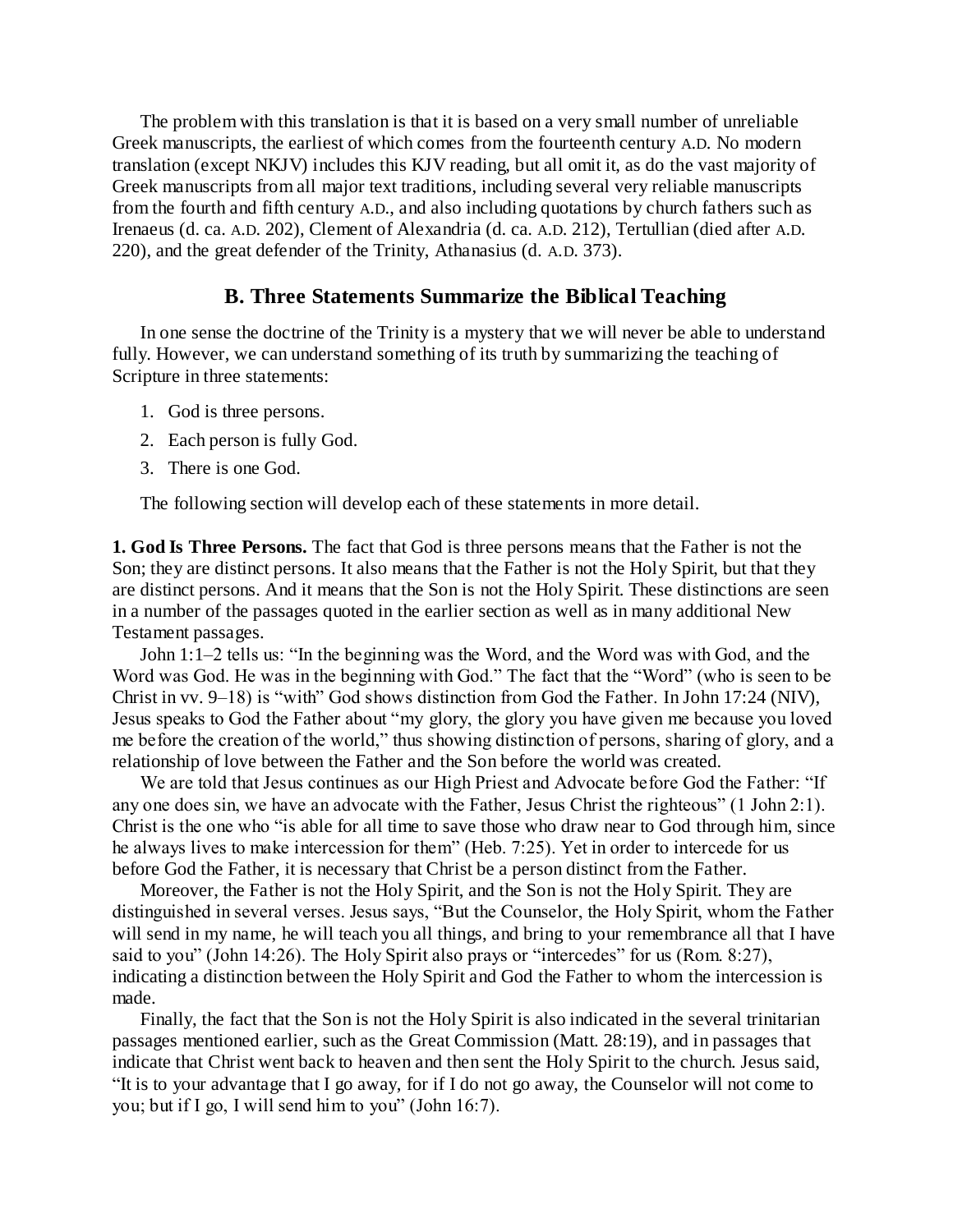Some have questioned whether the Holy Spirit is indeed a distinct person, rather than just the "power" or "force" of God at work in the world. But the New Testament evidence is quite clear and strong. First are the several verses mentioned earlier where the Holy Spirit is put in a coordinate relationship with the Father and the Son (Matt. 28:19; 1 Cor. 12:4–6; 2 Cor. 13:14; Eph. 4:4–6; 1 Peter 1:2): since the Father and Son are both persons, the coordinate expression strongly intimates that the Holy Spirit is a person also. Then there are places where the masculine pronoun ἥ (Gk. ἐκεῖνος, G1697) is applied to the Holy Spirit (John 14:26; 15:26; 16:13–14), which one would not expect from the rules of Greek grammar, for the word "*spirit*" (Gk. πνεῦμα, G4460) is neuter, not masculine, and would ordinarily be referred to with the neuter pronoun ἐκεῖνο. Moreover, the name *counselor* or *comforter* (Gk. παράκλητος, G4156) is a term commonly used to speak of a person who helps or gives comfort or counsel to another person or persons, but is used of the Holy Spirit in John's gospel (14:16, 26; 15:26; 16:7).

Other personal activities are ascribed to the Holy Spirit, such as teaching (John 14:26), bearing witness (John 15:26; Rom. 8:16), interceding or praying on behalf of others (Rom. 8:26– 27), searching the depths of God (1 Cor. 2:10), knowing the thoughts of God (1 Cor. 2:11), willing to distribute some gifts to some and other gifts to others (1 Cor. 12:11), forbidding or not allowing certain activities (Acts 16:6–7), speaking (Acts 8:29; 13:2; and many times in both Old and New Testaments), evaluating and approving a wise course of action (Acts 15:28), and being grieved by sin in the lives of Christians (Eph. 4:30).

Finally, if the Holy Spirit is understood simply to be the power of God, rather than a distinct person, then a number of passages would simply not make sense, because in them the Holy Spirit and his power or the power of God are both mentioned. For example, Luke 4:14, "And Jesus returned in the power of the Spirit into Galilee," would have to mean, "Jesus returned in the power of the power of God into Galilee." In Acts 10:38, "God anointed Jesus of Nazareth with the Holy Spirit and with power," would mean, "God anointed Jesus with the power of God and with power" (see also Rom. 15:13; 1 Cor. 2:4).

Although so many passages clearly distinguish the Holy Spirit from the other members of the Trinity, one puzzling verse has been 2 Corinthians 3:17: "Now the Lord is the Spirit, and where the Spirit of the Lord is, there is freedom." Interpreters often assume that "the Lord" here must mean Christ, because Paul frequently uses "the Lord" to refer to Christ. But that is probably not the case here, for a good argument can be made from grammar and context to say that this verse is better translated with the Holy Spirit as subject, "Now the Spirit is the Lord …" In this case, Paul would be saying that the Holy Spirit is also "Yahweh" (or "Jehovah"), the Lord of the Old Testament (note the clear Old Testament background of this context, beginning at v. 7). Theologically this would be quite acceptable, for it could truly be said that just as God the Father is "Lord" and God the Son is "Lord" (in the full Old Testament sense of "Lord" as a name for God), so also the Holy Spirit is the one called "Lord" in the Old Testament—and it is the Holy Spirit who especially manifests the presence of the Lord to us in the new covenant age.

**2. Each Person Is Fully God.** In addition to the fact that all three persons are distinct, the abundant testimony of Scripture is that each person is fully God as well.

First, *God the Father is clearly God*. This is evident from the first verse of the Bible, where God created the heaven and the earth. It is evident through the Old and New Testaments, where God the Father is clearly viewed as sovereign Lord over all and where Jesus prays to his Father in heaven.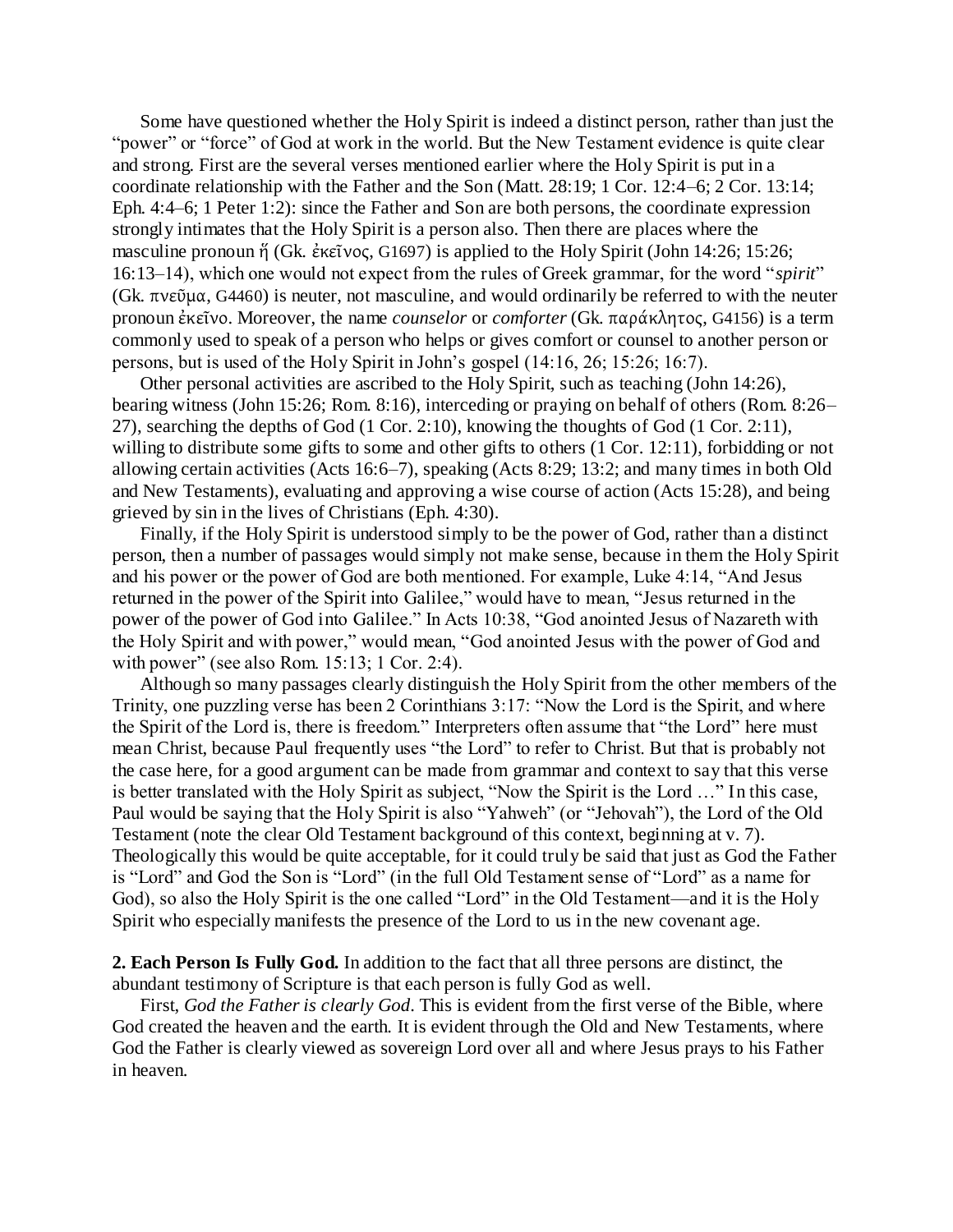Next, *the Son is fully God*. Although this point will be developed in greater detail in chapter 26, "The Person of Christ," we can briefly note several explicit passages at this point. John 1:1–4 clearly affirms the full deity of Christ:

In the beginning was the Word, and the Word was with God, and the Word was God. He was in the beginning with God; all things were made through him, and without him was not anything made that was made. In him was life, and the life was the light of men.

Here Christ is referred to as "the Word," and John says both that he was "with God" and that he "was God." The Greek text echoes the opening words of Genesis 1:1 ("In the beginning …") and reminds us that John is talking about something that was true before the world was made. God the Son was always fully God.

The translation "the Word was God" has been challenged by the Jehovah's Witnesses, who translate it "the Word was *a god* "implying that the Word was simply a heavenly being but not fully divine. They justify this translation by pointing to the fact that the definite article (Gk. ὁ, G3836, "the") does not occur before the Greek word θεός (G2536, "God"). They say therefore that θεός should be translated "a god." However, their interpretation has been followed by no recognized Greek scholar anywhere, for it is commonly known that the sentence follows a regular rule of Greek grammar, and the absence of the definite article merely indicates that "God" is the predicate rather than the subject of the sentence. (A recent publication by the Jehovah's Witnesses now acknowledges the relevant grammatical rule but continues to affirm their position on John 1:1 nonetheless.)

The inconsistency of the Jehovah's Witnesses' position can further be seen in their translation of the rest of the chapter. For various other grammatical reasons the word θεός (G2536) also lacks the definite article at other places in this chapter, such as verse 6 ("There was a man sent from God"), verse 12 ("power to become children of God"), verse 13 ("but of God"), and verse 18 ("No one has ever seen God"). If the Jehovah's Witnesses were consistent with their argument about the absence of the definite article, they would have to translate all of these with the phrase "a god," but they translate "God" in every case.

John 20:28 in its context is also a strong proof for the deity of Christ. Thomas had doubted the reports of the other disciples that they had seen Jesus raised from the dead, and he said he would not believe unless he could see the nail prints in Jesus' hands and place his hand in his wounded side (John 20:25). Then Jesus appeared to the disciples when Thomas was with them. He said to Thomas, "Put your finger here, and see my hands; and put out your hand, and place it in my side; do not be faithless, but believing" (John 20:27). In response to this, we read, "Thomas answered him, "My Lord and my God!" ' (John 20:28). Here Thomas calls Jesus "my God." The narrative shows that both John in writing his gospel and Jesus himself approve of what Thomas has said and encourage everyone who hears about Thomas to believe the same things that Thomas did. Jesus immediately responds to Thomas, "Have you believed because you have seen me? Blessed are those who have not seen and yet believe" (John 20:29). As far as John is concerned, this is the dramatic high point of the gospel, for he immediately tells the reader—in the very next verse—that this was the reason he wrote it:

Now Jesus did many other signs in the presence of the disciples, which are not written in this book; but these are written that you may believe that Jesus is the Christ, the Son of God, and that believing you may have life in his name. (John 20:30–31)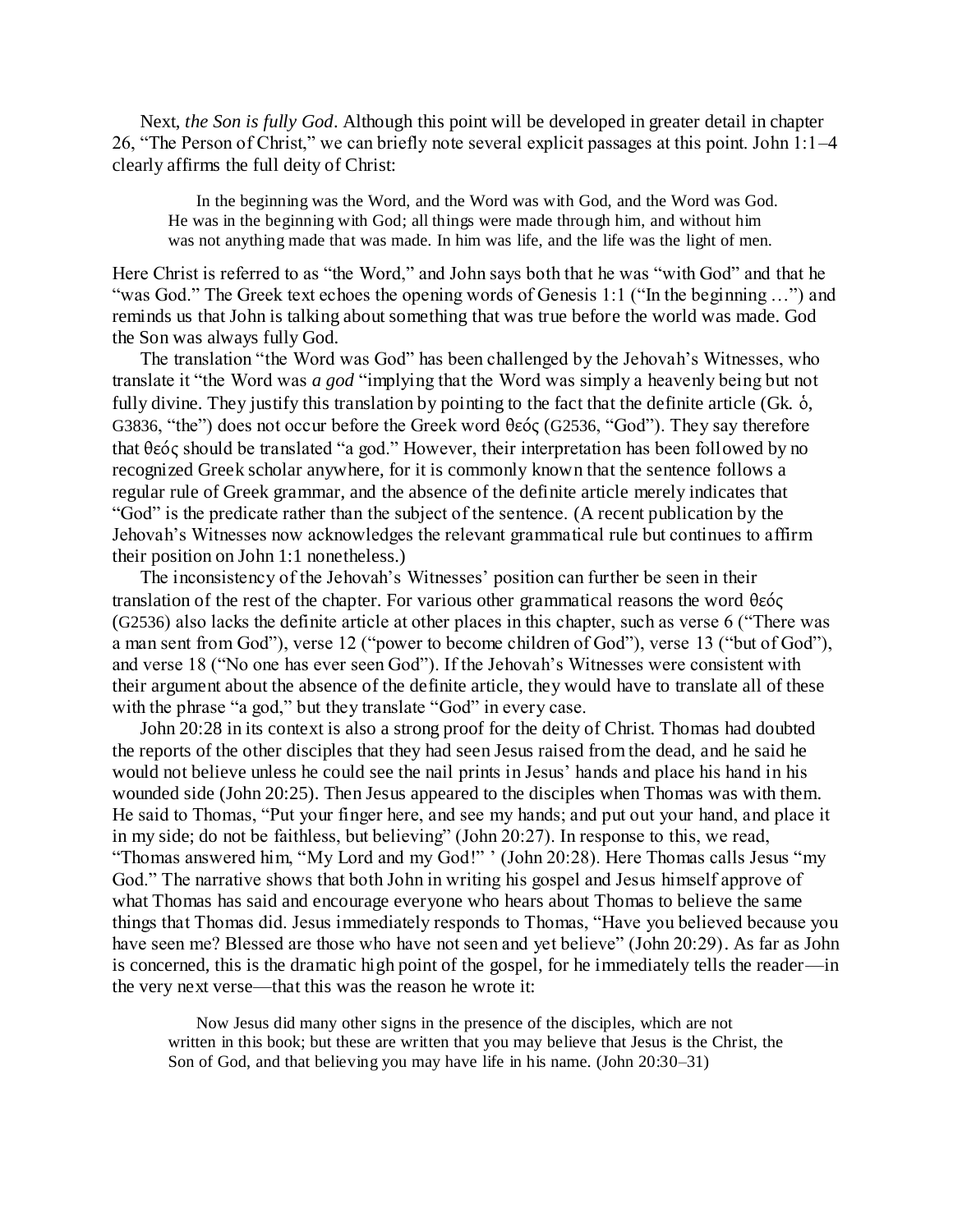Jesus speaks of those who will not see him and will yet believe, and John immediately tells the reader that he recorded the events written in his gospel in order that they may believe in just this way, imitating Thomas in his confession of faith. In other words, the entire gospel is written to persuade people to imitate Thomas, who sincerely called Jesus "My Lord and my God." Because this is set out by John as the purpose of his gospel, the sentence takes on added force.

Other passages speaking of Jesus as fully divine include Hebrews 1, where the author says that Christ is the "exact representation" (vs. 3, Gk. χαρακτήρ, G5917, "exact duplicate") of the nature or being (Gk. ὑπόστασις, G5712) of God—meaning that God the Son exactly duplicates the being or nature of God the Father in every way: whatever attributes or power God the Father has, God the Son has them as well. The author goes on to refer to the Son as "God" in verse 8 ("But of the Son he says, "Your throne, O God, is for ever and ever" '), and he attributes the creation of the heavens to Christ when he says of him, "You, Lord, did found the earth in the beginning, and the heavens are the work of your hands" (Heb. 1:10, quoting Ps. 102:25). Titus 2:13 refers to "our great *God* and Savior Jesus Christ," and 2 Peter 1:1 speaks of "the righteousness of our *God* and Savior Jesus Christ." Romans 9:5, speaking of the Jewish people, says, "Theirs are the patriarchs, and from them is traced the human ancestry of Christ, who is God over all, forever praised! Amen" (NIV).<sup>16</sup>

In the Old Testament, Isaiah 9:6 predicts,

"For to us a child is born, to us a son is given; and the government will be upon his shoulder, and his name will be called 'Wonderful Counselor, Mighty God.' "

As this prophecy is applied to Christ, it refers to him as "Mighty God." Note the similar application of the titles "LORD" and "God" in the prophecy of the coming of the Messiah in Isaiah 40:3, "In the wilderness prepare the way of the LORD, make straight in the desert a highway for our God," quoted by John the Baptist in preparation for the coming of Christ in Matthew 3:3.

Many other passages will be discussed in chapter 26 below, but these should be sufficient to demonstrate that the New Testament clearly refers to Christ as fully God. As Paul says in Colossians 2:9, "In him the whole fulness of deity dwells bodily."

Next, *the Holy Spirit is also fully God*. Once we understand God the Father and God the Son to be fully God, then the trinitarian expressions in verses like Matthew 28:19 ("baptizing them in the name of the Father and of the Son and of the Holy Spirit") assume significance for the doctrine of the Holy Spirit, because they show that the Holy Spirit is classified on an equal level with the Father and the Son. This can be seen if we recognize how unthinkable it would have been for Jesus to say something like, "baptizing them in the name of the Father and of the Son and of the archangel Michael—this would give to a created being a status entirely inappropriate even to an archangel. Believers throughout all ages can only be baptized into the name (and thus into a taking on of the character) of God himself. (Note also the other trinitarian passages mentioned above: 1 Cor. 12:4–6; 2 Cor. 13:14; Eph. 4:4–6; 1 Peter 1:2; Jude 20–21.)

In Acts 5:3–4, Peter asks Ananias, "Why has Satan filled your heart to lie to the Holy Spirit …? You have not lied to men but *to God.*" According to Peter's words, to lie to the Holy Spirit is to lie to God. Paul says in 1 Corinthians 3:16, "Do you not know that you are God's temple and that God's Spirit dwells in you?" God's temple is the place where God himself dwells, which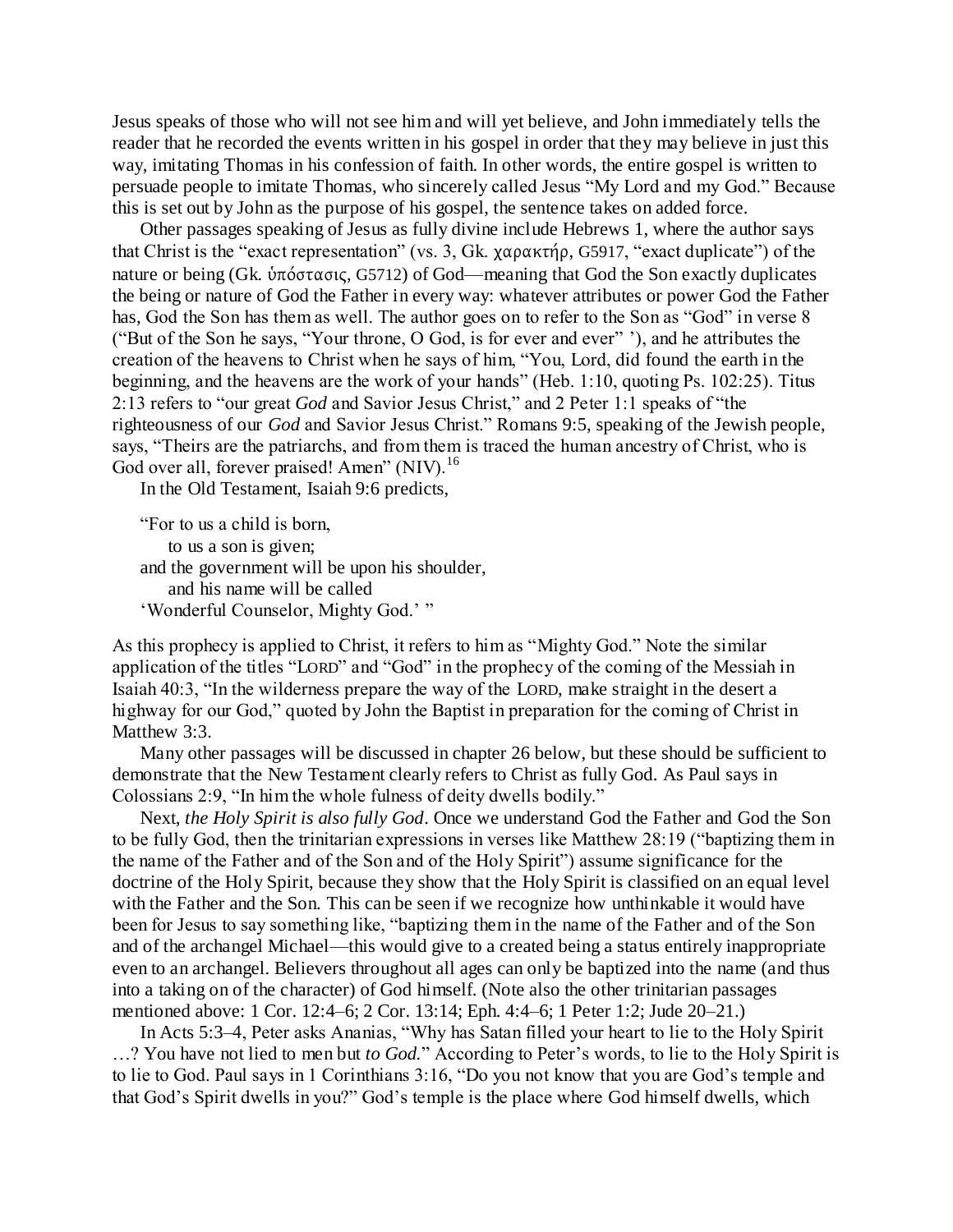Paul explains by the fact that "God's Spirit" dwells in it, thus apparently equating God's Spirit with God himself.

David asks in Psalm 139:7–8, "Whither shall I go from your Spirit? Or whither shall I flee from your presence? If I ascend to heaven, you are there!" This passage attributes the divine characteristic of omnipresence to the Holy Spirit, something that is not true of any of God's creatures. It seems that David is equating God's Spirit with God's presence. To go from God's Spirit is to go from his presence, but if there is nowhere that David can flee from God's Spirit, then he knows that wherever he goes he will have to say, "You are there."

Paul attributes the divine characteristic of omniscience to the Holy Spirit in 1 Corinthians 2:10–11: "For the Spirit searches everything, even the depths of God. For what person knows a man's thoughts except the spirit of the man which is in him? So also no one comprehends the thoughts of God [Gk., literally "the things of God'] except the Spirit of God."

Moreover, the activity of giving new birth to everyone who is born again is the work of the Holy Spirit. Jesus said, "unless one is born of water and the Spirit, he cannot enter the kingdom of God. That which is born of the flesh is flesh, and that which is born of the Spirit is spirit. Do not marvel that I said to you, "You must be born anew" ' (John 3:5–7). But the work of giving new spiritual life to people when they become Christians is something that only God can do (cf. 1 John 3:9, "born of God"). This passage therefore gives another indication that the Holy Spirit is fully God.

Up to this point we have two conclusions, both abundantly taught throughout Scripture:

- 1. God is three persons.
- 2. Each person is fully God.

If the Bible taught only these two facts, there would be no logical problem at all in fitting them together, for the obvious solution would be that there are three Gods. The Father is fully God, the Son is fully God, and the Holy Spirit is fully God. We would have a system where there are three equally divine beings. Such a system of belief would be called polytheism—or, more specifically, "tritheism," or belief in three Gods. But that is far from what the Bible teaches.

**3. There Is One God.** Scripture is abundantly clear that there is one and only one God. The three different persons of the Trinity are one not only in purpose and in agreement on what they think, but they are one in essence, one in their essential nature. In other words, God is only one being. There are not three Gods. There is only one God.

One of the most familiar passages of the Old Testament is Deuteronomy 6:4–5 (NIV): "Hear, O Israel: The LORD our God, *the LORD is one*. Love the LORD your God with all your heart and with all your soul and with all your strength."

When Moses sings,

"Who is like you, O LORD, among the gods? Who is like you, majestic in holiness, terrible in glorious deeds, doing wonders?" (Ex. 15:11)

the answer obviously is "No one." God is unique, and there is no one like him and there can be no one like him. In fact, Solomon prays "that all the peoples of the earth may know that the LORD is God; there is no other" (1 Kings 8:60).

When God speaks, he repeatedly makes it clear that he is the only true God; the idea that there are three Gods to be worshiped rather than one would be unthinkable in the light of these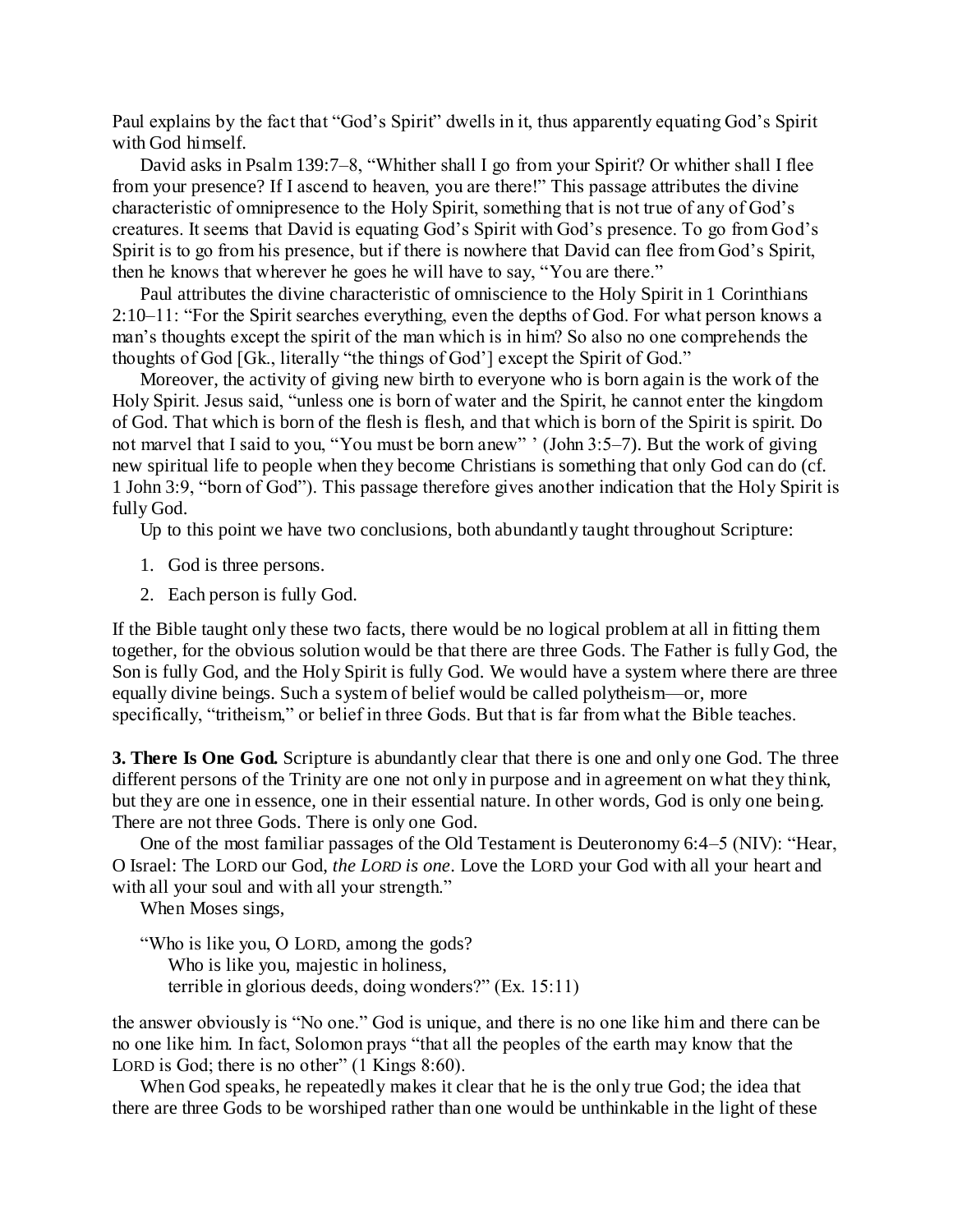extremely strong statements. God alone is the one true God and there is no one like him. When he speaks, he alone is speaking—he is not speaking as one God among three who are to be worshiped. He says:

"I am the LORD, and there is no other, besides me there is no God; I gird you, though you do not know me, that men may know, from the rising of the sun and from the west, that there is none besides me; I am the LORD, and there is no other." (Isa. 45:5–6)

Similarly, he calls everyone on earth to turn to him:

There is no other god besides me, a righteous God and a Savior; there is none besides me.

"Turn to me and be saved, all the ends of the earth! For I am God, and there is no other." (Isa. 45:21–22; cf. 44:6–8)

The New Testament also affirms that there is one God. Paul writes, "For *there is one God* and there is one mediator between God and men, the man Christ Jesus" (1 Tim. 2:5). Paul affirms that "God is one" (Rom. 3:30), and that "there is one God, the Father, from whom are all things and for whom we exist" (1 Cor. 8:6). Finally, James acknowledges that even demons recognize that there is one God, even though their intellectual assent to that fact is not enough to save them: "You believe that God is one; you do well. Even the demons believe—and shudder" (James 2:19). But clearly James affirms that one "does well" to believe that "God is one."

**4. Simplistic Solutions Must All Deny One Strand of Biblical Teaching.** We now have three statements, all of which are taught in Scripture:

- 1. God is three persons.
- 2. Each person is fully God.
- 3. There is one God.

Throughout the history of the church there have been attempts to come up with a simple solution to the doctrine of the Trinity by denying one or another of these statements. If someone *denies the first statement* then we are simply left with the fact that each of the persons named in Scripture (Father, Son, and Holy Spirit) is God, and there is one God. But if we do not have to say that they are distinct persons, then there is an easy solution: these are just different names for one person who acts differently at different times. Sometimes this person calls himself Father, sometimes he calls himself Son, and sometimes he calls himself Spirit. We have no difficulty in understanding that, for in our own experience the same person can act at one time as a lawyer (for example), at another time as a father to his own children, and at another time as a son with respect to his parents: The same person is a lawyer, a father, and a son. But such a solution would deny the fact that the three persons are distinct individuals, that God the Father sends God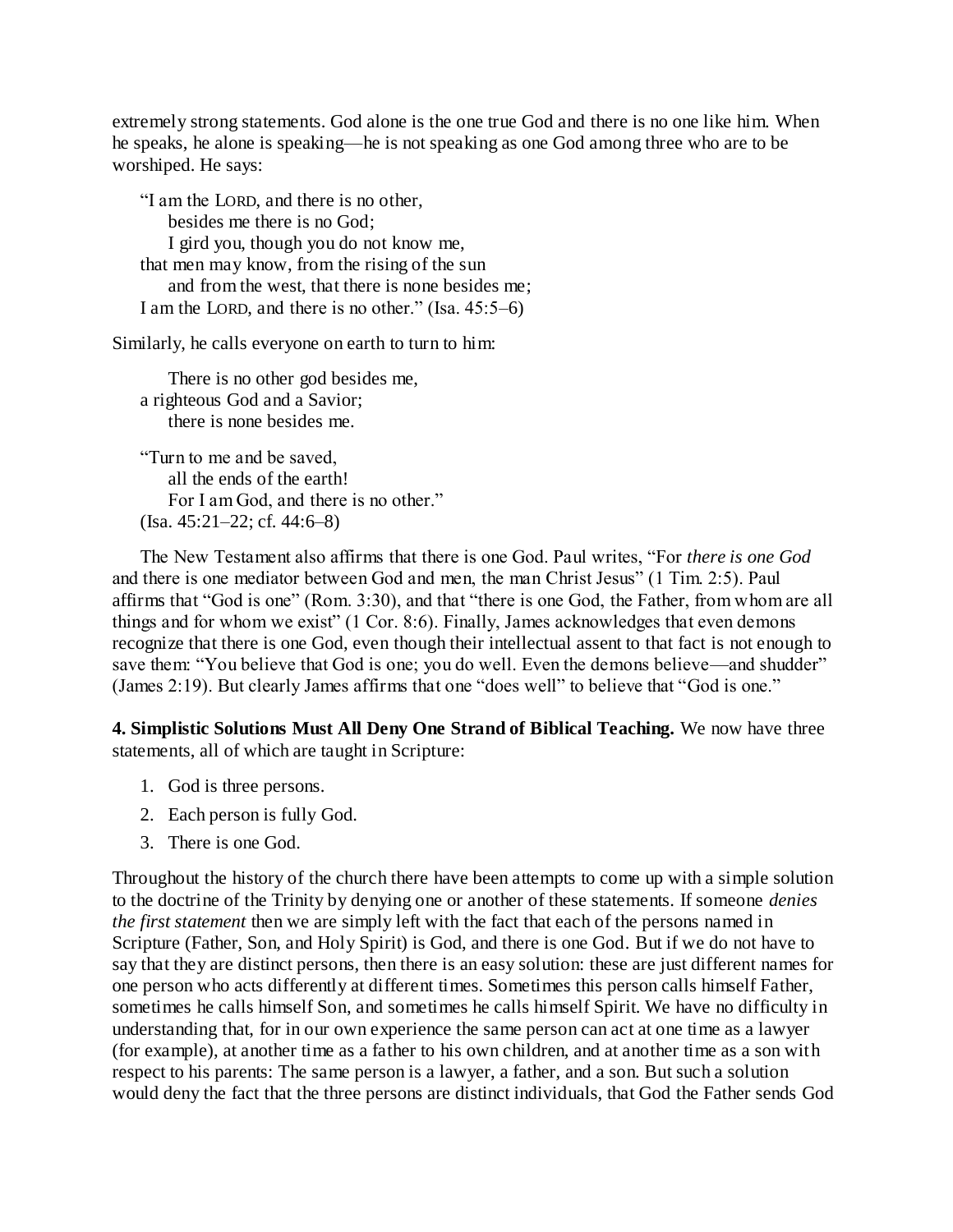the Son into the world, that the Son prays to the Father, and that the Holy Spirit intercedes before the Father for us.

Another simple solution might be found by *denying the second statement* that is, denying that some of the persons named in Scripture are really fully God. If we simply hold that God is three persons, and that there is one God, then we might be tempted to say that some of the "persons" in this one God are not fully God, but are only subordinate or created parts of God. This solution would be taken, for example, by those who deny the full deity of the Son (and of the Holy Spirit). But, as we saw above, this solution would have to deny an entire category of biblical teaching.

Finally, as we noted above, a simple solution could come by *denying that there is one God*. But this would result in a belief in three Gods, something clearly contrary to Scripture.

Though the third error has not been common, as we shall see below, each of the first two errors has appeared at one time or another in the history of the church and they still persist today in some groups.

**5. All Analogies Have Shortcomings.** If we cannot adopt any of these simple solutions, then how can we put the three truths of Scripture together and maintain the doctrine of the Trinity? Sometimes people have used several analogies drawn from nature or human experience to attempt to explain this doctrine. Although these analogies are helpful at an elementary level of understanding, they all turn out to be inadequate or misleading on further reflection. To say, for example, that God is like a three-leaf clover, which has three parts yet remains one clover, fails because each leaf is only part of the clover, and any one leaf cannot be said to be the whole clover. But in the Trinity, each of the persons is not just a separate part of God, each person is fully God. Moreover, the leaf of a clover is impersonal and does not have distinct and complex personality in the way each person of the Trinity does.

Others have used the analogy of a tree with three parts: the roots, trunk, and branches all constitute one tree. But a similar problem arises, for these are only parts of a tree, and none of the parts can be said to be the whole tree. Moreover, in this analogy the parts have different properties, unlike the persons of the Trinity, all of whom possess all of the attributes of God in equal measure. And the lack of personality in each part is a deficiency as well.

The analogy of the three forms of water (steam, water, and ice) is also inadequate because (a) no quantity of water is ever all three of these at the same time, (b) they have different properties or characteristics, (c) the analogy has nothing that corresponds to the fact that there is only one God (there is no such thing as "one water" or "all the water in the universe"), and (d) the element of intelligent personality is lacking.

Other analogies have been drawn from human experience. It might be said that the Trinity is something like a man who is both a farmer, the mayor of his town, and an elder in his church. He functions in different roles at different times, but he is one man. However, this analogy is very deficient because there is only one person doing these three activities at different times, and the analogy cannot deal with the personal interaction among the members of the Trinity. (In fact, this analogy simply teaches the heresy called modalism, discussed below.)

Another analogy taken from human life is the union of the intellect, the emotions, and the will in one human person. While these are parts of a personality, however, no one factor constitutes the entire person. And the parts are not identical in characteristics but have different abilities.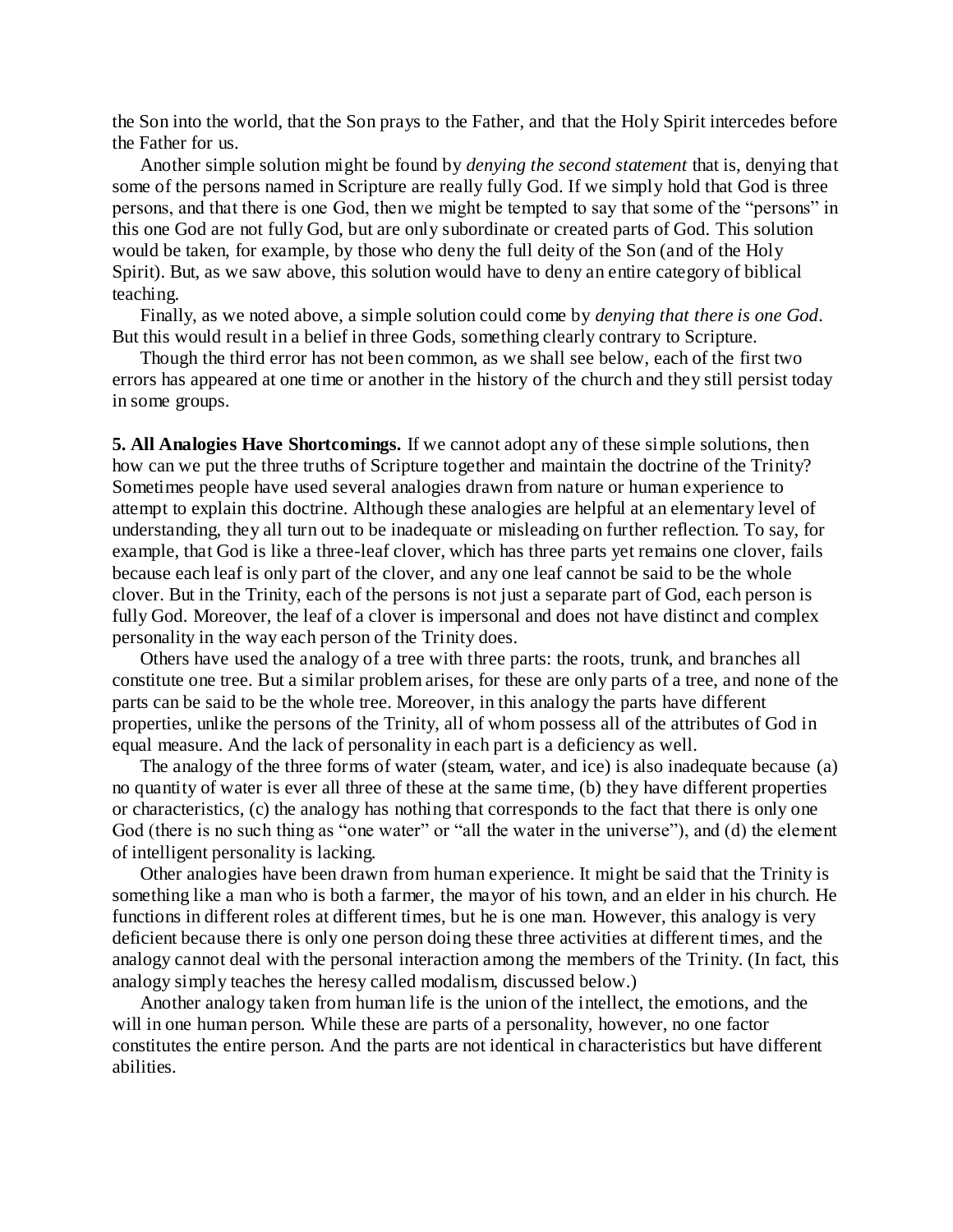So what analogy shall we use to teach the Trinity? Although the Bible uses many analogies from nature and life to teach us various aspects of God's character (God is like a rock in his faithfulness, he is like a shepherd in his care, etc.), it is interesting that Scripture nowhere uses any analogies to teach the doctrine of the Trinity. The closest we come to an analogy is found in the titles "Father" and "Son" themselves, titles that clearly speak of distinct persons and of the close relationship that exists between them in a human family. But on the human level, of course, we have two entirely separate human beings, not one being comprised of three distinct persons. It is best to conclude that no analogy adequately teaches about the Trinity, and all are misleading in significant ways.

**6. God Eternally and Necessarily Exists as the Trinity.** When the universe was created God the Father spoke the powerful creative words that brought it into being, God the Son was the divine agent who carried out these words (John 1:3; 1 Cor. 8:6; Col. 1:16; Heb. 1:2), and God the Holy Spirit was active "moving over the face of the waters" (Gen. 1:2). So it is as we would expect: if all three members of the Trinity are equally and fully divine, then they have all three existed for all eternity, and God has eternally existed as a Trinity (cf. also John 17:5, 24). Moreover, God cannot be other than he is, for he is unchanging (see chapter 11 above). Therefore it seems right to conclude that God necessarily exists as a Trinity—he cannot be other than he is.

# **C. Errors Have Come By Denying Any of the Three Statements Summarizing the Biblical Teaching**

In the previous section we saw how the Bible requires that we affirm the following three statements:

- 1. God is three persons.
- 2. Each person is fully God.
- 3. There is one God.

Before we discuss further the differences between the Father, Son, and Holy Spirit, and the way they relate to one another, it is important that we recall some of the doctrinal errors about the Trinity that have been made in the history of the church. In this historical survey we will see some of the mistakes that we ourselves should avoid in any further thinking about this doctrine. In fact, the major trinitarian errors that have arisen have come through a denial of one or another of these three primary statements.

**1. Modalism Claims That There Is One Person Who Appears to Us in Three Different Forms (or "Modes").** At various times people have taught that God is not really three distinct persons, but only one person who appears to people in different "modes" at different times. For example, in the Old Testament God appeared as "Father." Throughout the Gospels, this same divine person appeared as "the Son" as seen in the human life and ministry of Jesus. After Pentecost, this same person then revealed himself as the "Spirit" active in the church.

This teaching is also referred to by two other names. Sometimes it is called Sabellianism, after a teacher named Sabellius who lived in Rome in the early third century A.D. Another term for modalism is "modalistic monarchianism," because this teaching not only says that God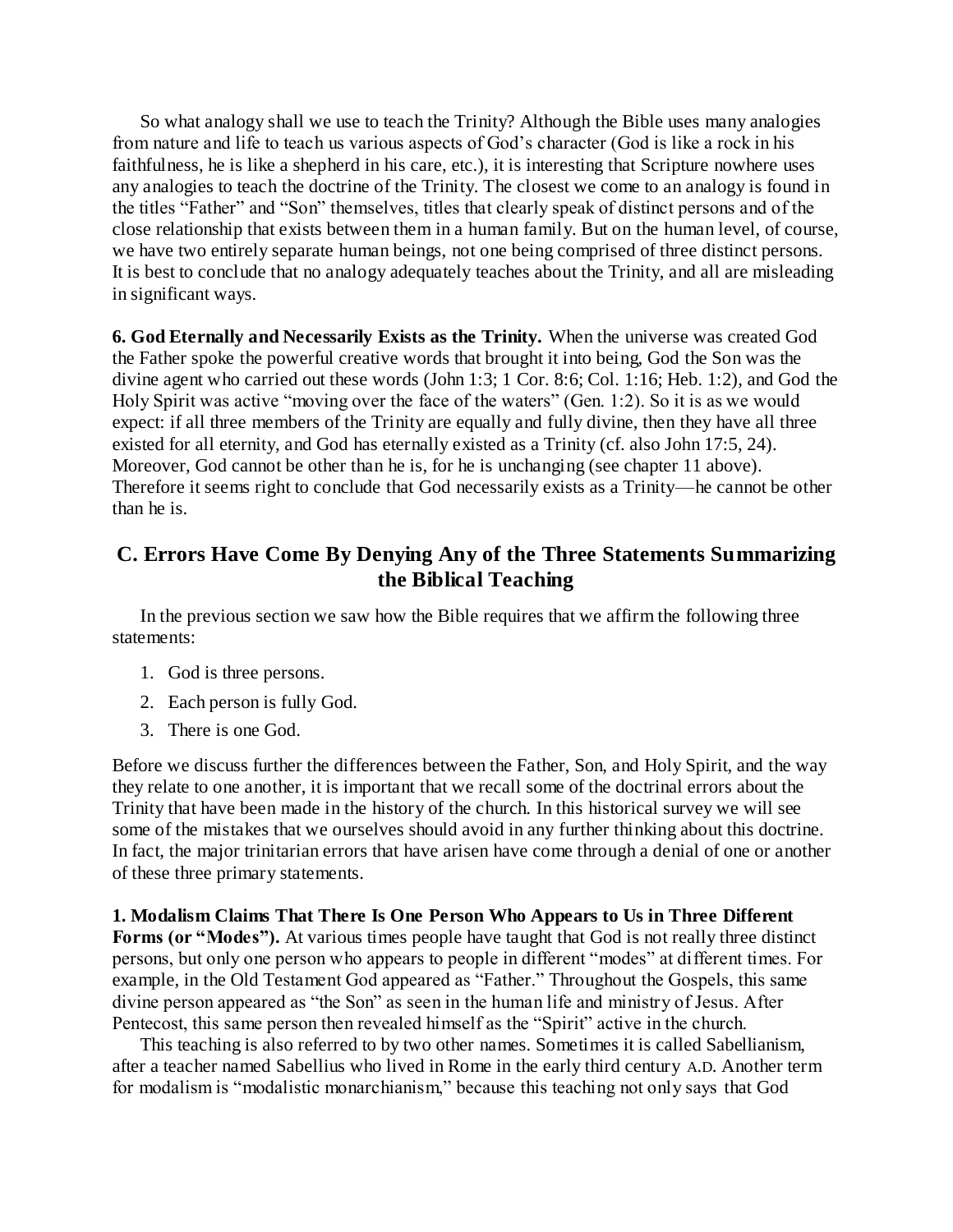revealed himself in different "modes" but it also says that there is only one supreme ruler ("monarch") in the universe and that is God himself, who consists of only one person.

Modalism gains its attractiveness from the desire to emphasize clearly the fact that there is only one God. It may claim support not only from the passages talking about one God, but also from passages such as John 10:30 ("I and the Father are one") and John 14:9 ("He who has seen me has seen the Father"). However, the last passage can simply mean that Jesus fully reveals the character of God the Father, and the former passage (John 10:30), in a context in which Jesus affirms that he will accomplish all that the Father has given him to do and save all whom the Father has given to him, seems to mean that Jesus and the Father are one in purpose (though it may also imply oneness of essence).

The fatal shortcoming of modalism is the fact that it must deny the personal relationships within the Trinity that appear in so many places in Scripture (or it must affirm that these were simply an illusion and not real). Thus, it must deny three separate persons at the baptism of Jesus, where the Father speaks from heaven and the Spirit descends on Jesus like a dove. And it must say that all those instances where Jesus is praying to the Father are an illusion or a charade. The idea of the Son or the Holy Spirit interceding for us before God the Father is lost. Finally, modalism ultimately loses the heart of the doctrine of the atonement—that is, the idea that God sent his Son as a substitutionary sacrifice, and that the Son bore the wrath of God in our place, and that the Father, representing the interests of the Trinity, saw the suffering of Christ and was satisfied (Isa. 53:11).

Moreover, modalism denies the independence of God, for if God is only one person, then he has no ability to love and to communicate without other persons in his creation. Therefore it was necessary for God to create the world, and God would no longer be independent of creation (see chapter 12, above, on God's independence).

One present denomination within Protestantism (broadly defined), the United Pentecostal Church, is modalistic in its doctrinal position.

#### **2. Arianism Denies the Full Deity of the Son and the Holy Spirit.**

**a. The Arian Controversy:** The term *Arianism* is derived from Arius, a Bishop of Alexandria whose views were condemned at the Council of Nicea in A.D. 325, and who died in A.D. 336. Arius taught that God the Son was at one point created by God the Father, and that before that time the Son did not exist, nor did the Holy Spirit, but the Father only. Thus, though the Son is a heavenly being who existed before the rest of creation and who is far greater than all the rest of creation, he is still not equal to the Father in all his attributes—he may even be said to be "like the Father" or "similar to the Father" in his nature, but he cannot be said to be "of the same nature" as the Father.

The Arians depended heavily on texts that called Christ God's "*only begotten*" Son (John 1:14; 3:16, 18; 1 John 4:9). If Christ were "begotten" by God the Father, they reasoned, it must mean that he was brought into existence by God the Father (for the word "beget" in human experience refers to the father's role in conceiving a child). Further support for the Arian view was found in Colossians 1:15, "He is the image of the invisible God, *the first-born of all creation.*" Does not "first-born" here imply that the Son was at some point brought into existence by the Father? And if this is true of the Son, it must necessarily be true of the Holy Spirit as well.

But these texts do not require us to believe the Arian position. Colossians 1:15, which calls Christ "the first-born of all creation," is better understood to mean that Christ has the rights or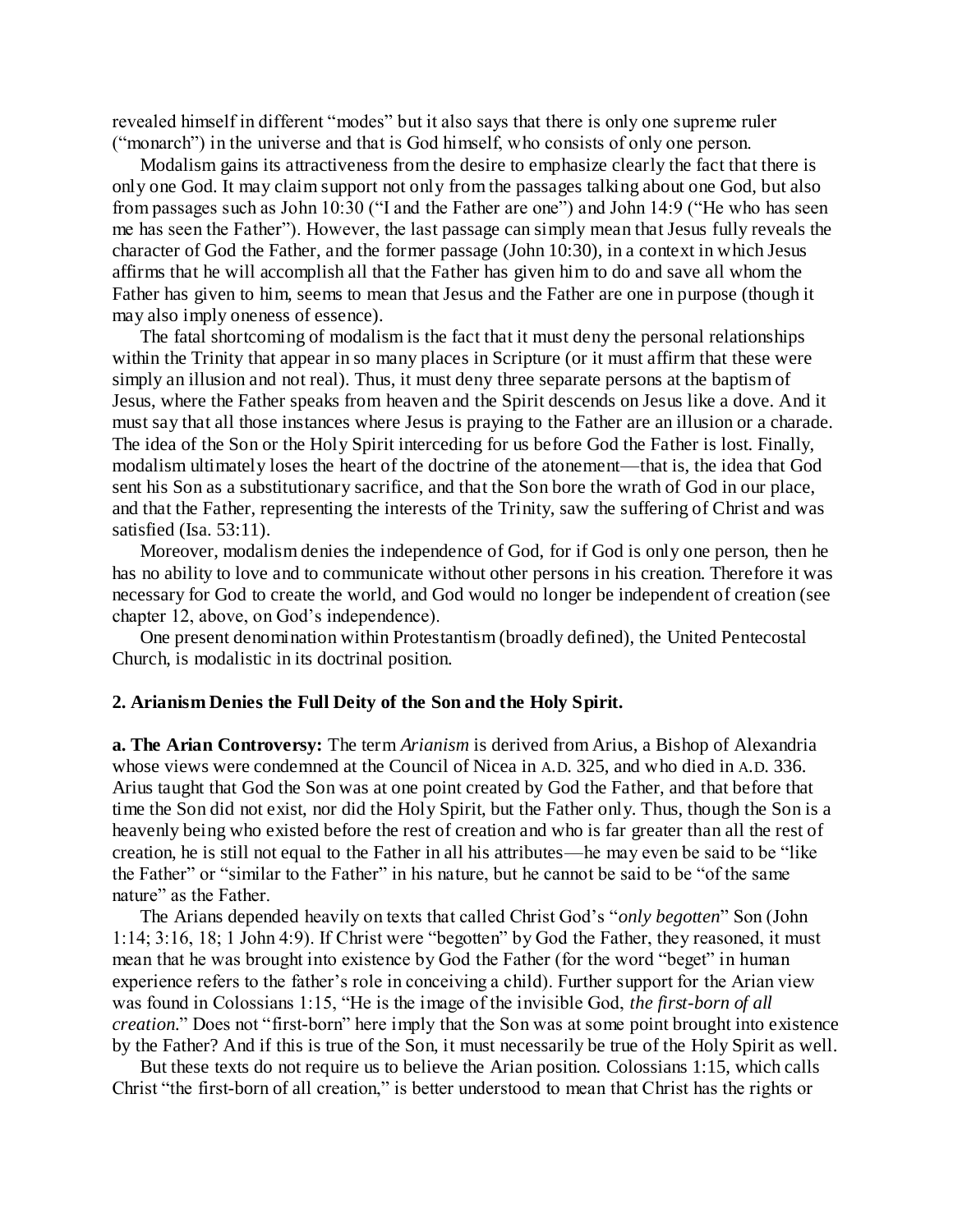privileges of the "first-born—that is, according to biblical usage and custom, the right of leadership or authority in the family for one's generation. (Note Heb. 12:16 where Esau is said to have sold his "first-born status" or "birthright—the Greek word πρωτοτόκια, G4757, is cognate to the term πρωτότοκος, G4758, "first-born" in Col. 1:15.) So Colossians 1:15 means that Christ has the privileges of authority and rule, the privileges belonging to the "first-born," but with respect to the whole creation. The NIV translates it helpfully, "the firstborn *over all creation.*"

As for the texts that say that Christ was God's "only begotten Son," the early church felt so strongly the force of many other texts showing that Christ was fully and completely God, that it concluded that, whatever "only begotten" meant, it did not mean "created." Therefore the Nicene Creed in 325 affirmed that Christ was "begotten, not made":

We believe in one God, the Father Almighty, Maker of all things visible and invisible. And in one Lord Jesus Christ, the Son of God, begotten of the Father, the onlybegotten; that is, of the essence of the Father, God of God, Light of Light, very God of very God, begotten, not made, being of one substance (ὁμοούσιον) with the Father …

This same phrase was reaffirmed at the Council of Constantinople in 381. In addition, the phrase "before all ages" was added after "begotten of the Father," to show that this "begetting" was eternal. It never began to happen, but is something that has been eternally true of the relationship between the Father and the Son. However, the nature of that "begetting" has never been defined very clearly, other than to say that it has to do with the relationship between the Father and the Son, and that in some sense the Father has eternally had a primacy in that relationship.

In further repudiation of the teaching of Arius, the Nicene Creed insisted that Christ was "of the same substance as the Father." The dispute with Arius concerned two words that have become famous in the history of Christian doctrine, ὁμοούσιος ("of the same nature") and ὁμοιούσιος ("of a similar nature"). The difference depends on the different meaning of two Greek prefixes, ὁμο—meaning "same," and ὁμοι—meaning "similar." Arius was happy to say that Christ was a supernatural heavenly being and that he was created by God before the creation of the rest of the universe, and even that he was "similar" to God in his nature. Thus, Arius would agree to the word ὁμοιούσιος. But the Council of Nicea in 325 and the Council of Constantinople in 381 realized that this did not go far enough, for if Christ is not of exactly the same nature as the Father, then he is not fully God. So both councils insisted that orthodox Christians confess Jesus to be ὁμοούσιος of the *same* nature as God the Father. The difference between the two words was only one letter, the Greek letter iota, and some have criticized the church for allowing a doctrinal dispute over a single letter to consume so much attention for most of the fourth century A.D. Some have wondered, "Could anything be more foolish than arguing over a single letter in a word?" But the difference between the two words was profound, and the presence or absence of the iota really did mark the difference between biblical Christianity, with a true doctrine of the Trinity, and a heresy that did not accept the full deity of Christ and therefore was nontrinitarian and ultimately destructive to the whole Christian faith.

**b. Subordinationism:** In affirming that the Son was of the same nature as the Father, the early church also excluded a related false doctrine, subordinationism. While Arianism held that the Son was created and was not divine, subordinationism held that the Son was eternal (not created) and divine, but still not equal to the Father in being or attributes—the Son was inferior or "subordinate" in being to God the Father. The early church father Origen (c. 185-c. A.D. 254) advocated a form of subordinationism by holding that the Son was inferior to the Father in being,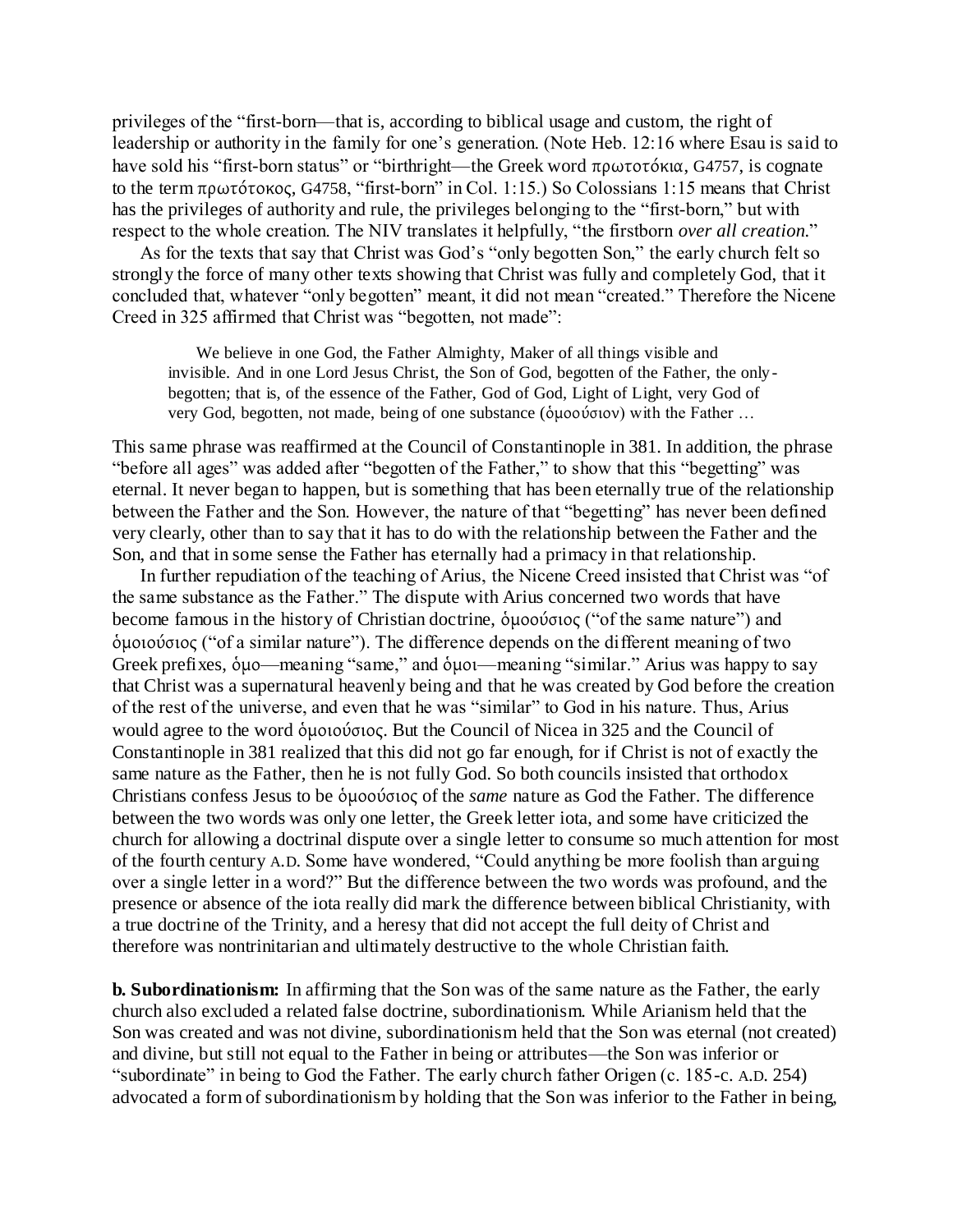and that the Son eternally derives his being from the Father. Origen was attempting to protect the distinction of persons and was writing before the doctrine of the Trinity was clearly formulated in the church. The rest of the church did not follow him but clearly rejected his teaching at the Council of Nicea.

Although many early church leaders contributed to the gradual formulation of a correct doctrine of the Trinity, the most influential by far was Athanasius. He was only twenty-nine years old when he came to the Council of Nicea in A.D. 325, not as an official member but as secretary to Alexander, the Bishop of Alexandria. Yet his keen mind and writing ability allowed him to have an important influence on the outcome of the Council, and he himself became Bishop of Alexandria in 328. Though the Arians had been condemned at Nicea, they refused to stop teaching their views and used their considerable political power throughout the church to prolong the controversy for most of the rest of the fourth century. Athanasius became the focal point of Arian attack, and he devoted his entire life to writing and teaching against the Arian heresy. "He was hounded through five exiles embracing seventeen years of flight and hiding," but, by his untiring efforts, "almost single-handedly Athanasius saved the Church from pagan intellectualism." The "Athanasian Creed" which bears his name is not today thought to stem from Athanasius himself, but it is a very clear affirmation of trinitarian doctrine that gained increasing use in the church from about A.D. 400 onward and is still used in Protestant and Catholic churches today. (See appendix 1.)

**c. Adoptionism:** Before we leave the discussion of Arianism, one related false teaching needs to be mentioned. "Adoptionism" is the view that Jesus lived as an ordinary man until his baptism, but then God "adopted" Jesus as his "Son" and conferred on him supernatural powers. Adoptionists would not hold that Christ existed before he was born as a man; therefore, they would not think of Christ as eternal, nor would they think of him as the exalted, supernatural being created by God that the Arians held him to be. Even after Jesus' "adoption" as the "Son" of God, they would not think of him as divine in nature, but only as an exalted man whom God called his "Son" in a unique sense.

Adoptionism never gained the force of a movement in the way Arianism did, but there were people who held adoptionist views from time to time in the early church, though their views were never accepted as orthodox. Many modern people who think of Jesus as a great man and someone especially empowered by God, but not really divine, would fall into the adoptionist category. We have placed it here in relation to Arianism because it, too, denies the deity of the Son (and, similarly, the deity of the Holy Spirit).

The controversy over Arianism was drawn to a close by the Council of Constantinople in A.D. 381. This council reaffirmed the Nicene statements and added a statement on the deity of the Holy Spirit, which had come under attack in the period since Nicea. After the phrase, "And in the Holy Spirit," Constantinople added, "the Lord and Giver of Life; who proceeds from the Father; who with the Father and the Son together is worshipped and glorified; who spake by the Prophets." The version of the creed that includes the additions at Constantinople is what is commonly known as the Nicene Creed today (See p. 1169 for the text of the Nicene Creed.)

**d. The Filioque Clause:** In connection with the Nicene Creed, one unfortunate chapter in the history of the church should be briefly noted, namely the controversy over the insertion of the filioque clause into the Nicene Creed, an insertion that eventually led to the split between western (Roman Catholic) Christianity and eastern Christianity (consisting today of various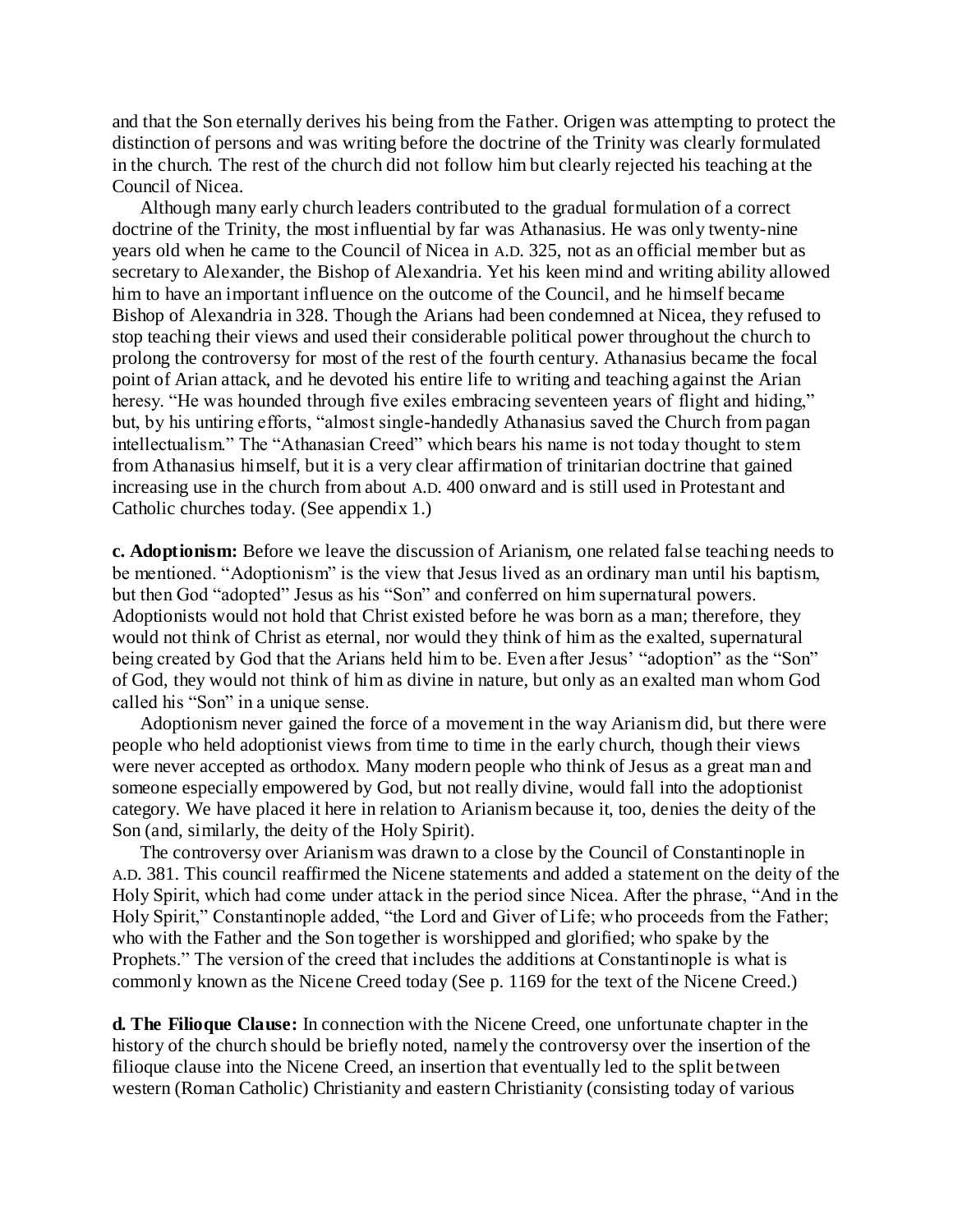branches of eastern orthodox Christianity, such as the Greek Orthodox Church, the Russian Orthodox Church, etc.) in A.D. 1054.

The word *filioque* is a Latin term that means "and from the Son." It was not included in the Nicene Creed in either the first version of A.D. 325 or the second version of A.D. 381. Those versions simply said that the Holy Spirit "proceeds from the Father." But in A.D. 589, at a regional church council in Toledo (in what is now Spain), the phrase "and the Son" was added, so that the creed then said that the Holy Spirit "proceeds from the Father *and the Son (filioque).*" In the light of John 15:26 and 16:7, where Jesus said that he would send the Holy Spirit into the world, it seems there could be no objection to such a statement if it referred to the Holy Spirit proceeding from the Father and the Son at a point in time (particularly at Pentecost). But this was a statement about the nature of the Trinity, and the phrase was understood to speak of the *eternal* relationship between the Holy Spirit and the Son, something Scripture never explicitly discusses. The form of the Nicene Creed that had this additional phrase gradually gained in general use and received an official endorsement in A.D. 1017. The entire controversy was complicated by ecclesiastical politics and struggles for power, and this apparently very insignificant doctrinal point was the main doctrinal issue in the split between eastern and western Christianity in A.D. 1054. (The underlying political issue, however, was the relation of the Eastern church to the authority of the Pope.) The doctrinal controversy and the split between the two branches of Christianity have not been resolved to this day.

Is there a correct position on this question? The weight of evidence (slim though it is) seems clearly to favor the western church. In spite of the fact that John 15:26 says that the Spirit of truth "proceeds from the Father," this does not deny that he proceeds also from the Son (just as John 14:26 says that the Father will send the Holy Spirit, but John 16:7 says that the Son will send the Holy Spirit). In fact, in the same sentence in John 15:26 Jesus speaks of the Holy Spirit as one "whom I shall send to you from the Father." And if the Son together with the Father sends the Spirit into the world, by analogy it would seem appropriate to say that this reflects eternal ordering of their relationships. This is not something that we can clearly insist on based on any specific verse, but much of our understanding of the *eternal* relationships among the Father, Son, and Holy Spirit comes by analogy from what Scripture tells us about the way they relate to the creation *in time*. Moreover, the eastern formulation runs the danger of suggesting an unnatural distance between the Son and the Holy Spirit, leading to the possibility that even in personal worship an emphasis on more mystical, Spirit-inspired experience might be pursued to the neglect of an accompanying rationally understandable adoration of Christ as Lord. Nevertheless, the controversy was ultimately over such an obscure point of doctrine (essentially, the relationship between the Son and Spirit before creation) that it certainly did not warrant division in the church.

**e. The Importance of the Doctrine of the Trinity:** Why was the church so concerned about the doctrine of the Trinity? Is it really essential to hold to the full deity of the Son and the Holy Spirit? Yes it is, for this teaching has implications for the very heart of the Christian faith. First, the atonement is at stake. If Jesus is merely a created being, and not fully God, then it is hard to see how he, a creature, could bear the full wrath of God against all of our sins. Could any creature, no matter how great, really save us? Second, justification by faith alone is threatened if we deny the full deity of the Son. (This is seen today in the teaching of the Jehovah's Witnesses, who do not believe in justification by faith alone.) If Jesus is not fully God, we would rightly doubt whether we can really trust him to save us completely. Could we really depend on any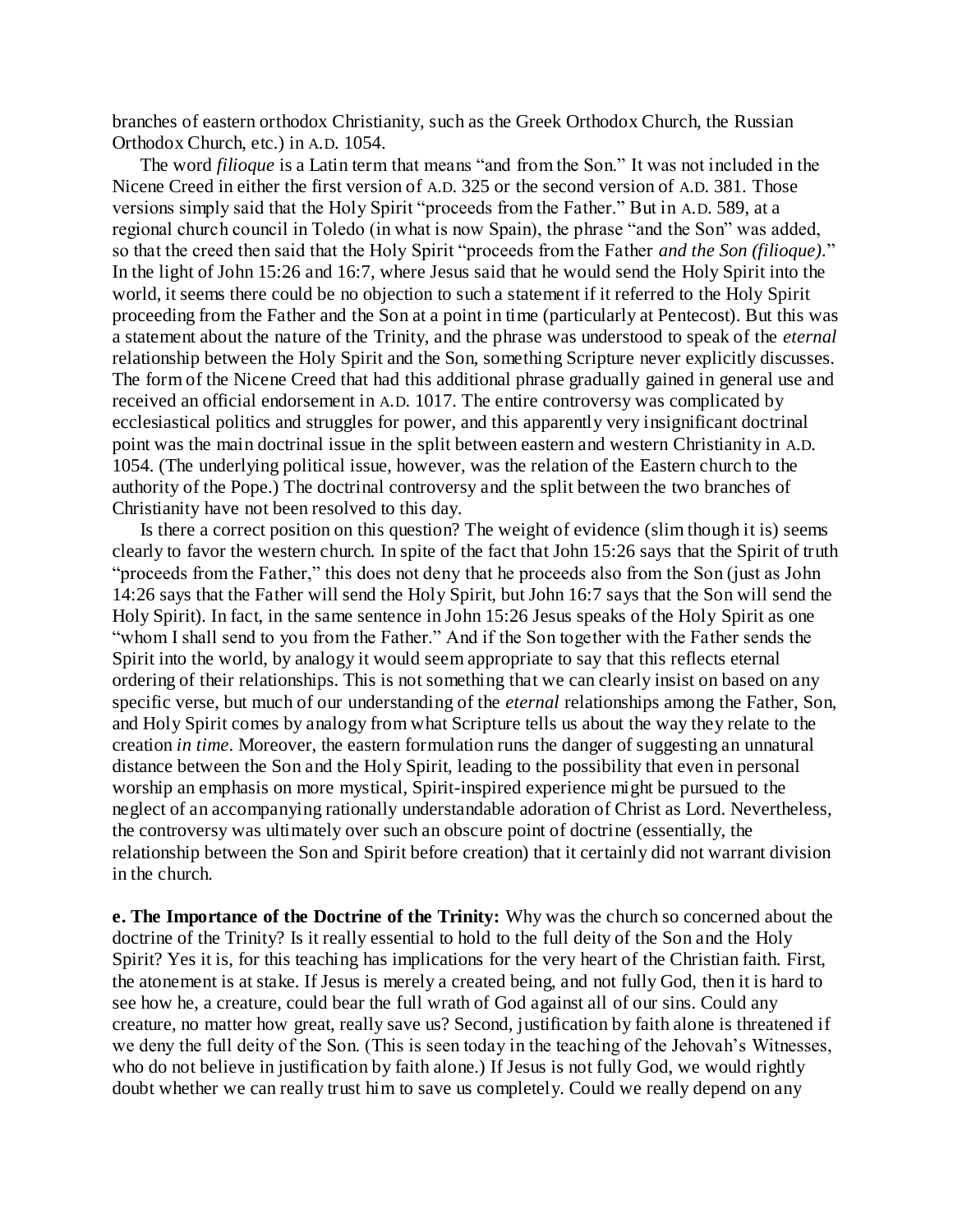creature fully for our salvation? Third, if Jesus is not infinite God, should we pray to him or worship him? Who but an infinite, omniscient God could hear and respond to all the prayers of all God's people? And who but God himself is worthy of worship? Indeed, if Jesus is merely a creature, no matter how great, it would be idolatry to worship him—yet the New Testament commands us to do so (Phil. 2:9–11; Rev. 5:12–14). Fourth, if someone teaches that Christ was a created being but nonetheless one who saved us, then this teaching wrongly begins to attribute credit for salvation to a creature and not to God himself. But this wrongfully exalts the creature rather than the Creator, something Scripture never allows us to do. Fifth, the independence and personal nature of God are at stake: If there is no Trinity, then there were no interpersonal relationships within the being of God before creation, and, without personal relationships, it is difficult to see how God could be genuinely personal or be without the need for a creation to relate to. Sixth, the unity of the universe is at stake: If there is not perfect plurality and perfect unity in God himself, then we have no basis for thinking there can be any ultimate unity among the diverse elements of the universe either. Clearly, in the doctrine of the Trinity, the heart of the Christian faith is at stake. Herman Bavinck says that "Athanasius understood better than any of his contemporaries that Christianity stands or falls with the confession of the deity of Christ and of the Trinity." He adds, "In the confession of the Trinity throbs the heart of the Christian religion: every error results from, or upon deeper reflection may be traced to, a wrong view of this doctrine." $31$ 

**3. Tritheism Denies That There Is Only One God.** A final possible way to attempt an easy reconciliation of the biblical teaching about the Trinity would be to deny that there is only one God. The result is to say that God is three persons and each person is fully God. Therefore, there are three Gods. Technically this view would be called "tritheism."

Few persons have held this view in the history of the church. It has similarities to many ancient pagan religions that held to a multiplicity of gods. This view would result in confusion in the minds of believers. There would be no absolute worship or loyalty or devotion to one true God. We would wonder to which God we should give our ultimate allegiance. And, at a deeper level, this view would destroy any sense of ultimate unity in the universe: even in the very being of God there would be plurality but no unity.

Although no modern groups advocate tritheism, perhaps many evangelicals today unintentionally tend toward tritheistic views of the Trinity, recognizing the distinct personhood of the Father, the Son, and the Holy Spirit, but seldom being aware of the unity of God as one undivided being.

# **D. What Are the Distinctions Between the Father, the Son, and the Holy Spirit?**

After completing this survey of errors concerning the Trinity, we may now go on to ask if anything more can be said about the distinctions between the Father, Son, and Holy Spirit. If we say that each member of the Trinity is fully God, and that each person fully shares in all the attributes of God, then is there any difference at all among the persons? We cannot say, for example, that the Father is more powerful or wiser than the Son, or that the Father and Son are wiser than the Holy Spirit, or that the Father existed before the Son and Holy Spirit existed, for to say anything like that would be to deny the full deity of all three members of the Trinity. But what then are the distinctions between the persons?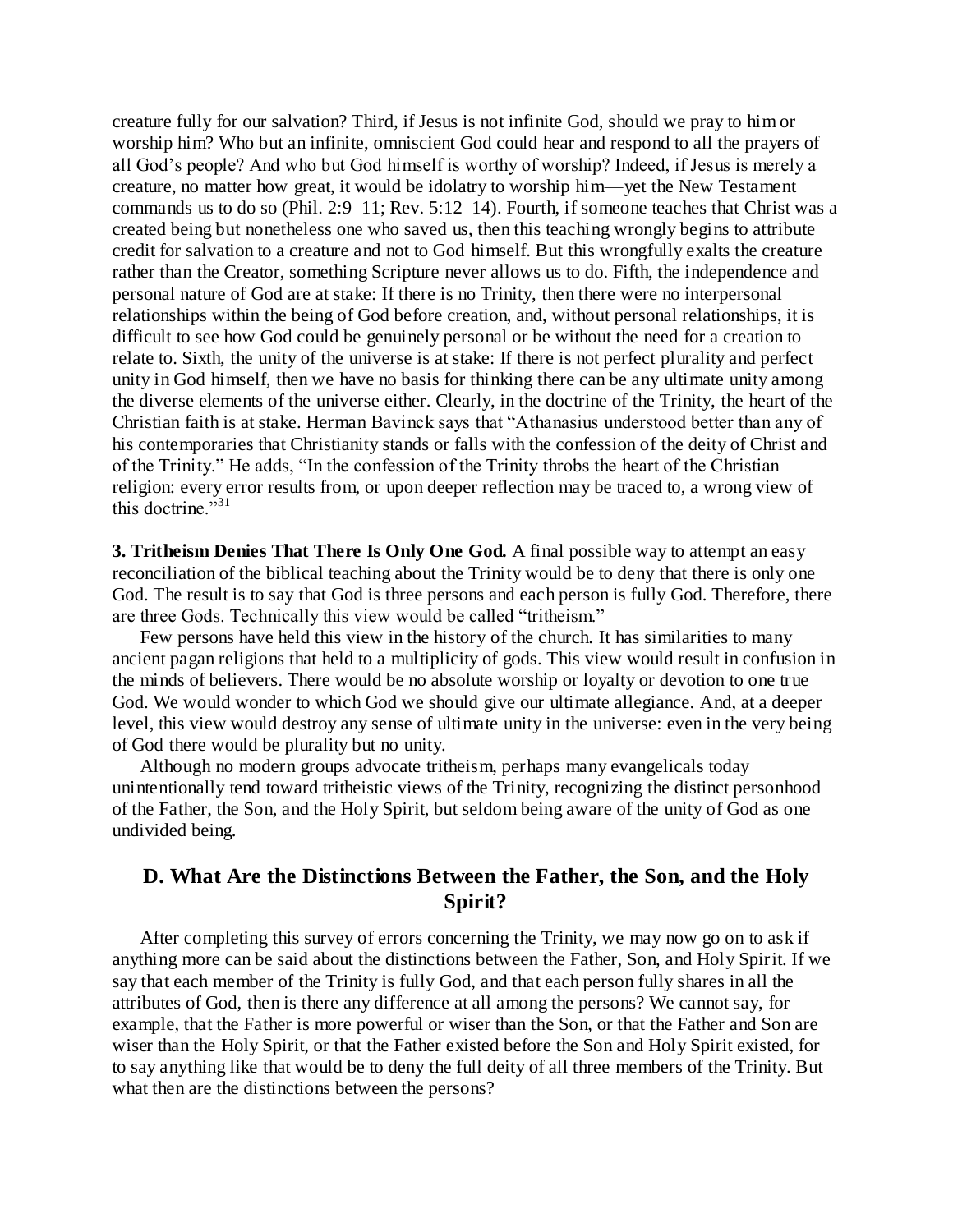**1. The Persons of the Trinity Have Different Primary Functions in Relating to the World.** When Scripture discusses the way in which God relates to the world, both in creation and in redemption, the persons of the Trinity are said to have different functions or primary activities. Sometimes this has been called the "economy of the Trinity," using *economy* in an old sense meaning "ordering of activities." (In this sense, people used to speak of the "economy of a household" or "home economics," meaning not just the financial affairs of a household, but all of the "ordering of activities" within the household.) The "economy of the Trinity" means the different ways the three persons act as they relate to the world and (as we shall see in the next section) to each other for all eternity.

We see these different functions in the work of creation. God the Father spoke the creative words to bring the universe into being. But it was God the Son, the eternal Word of God, who carried out these creative decrees. "All things were made through him, and without him was not anything made that was made" (John 1:3). Moreover, "in him all things were created, in heaven and on earth, visible and invisible, whether thrones or dominions or principalities or authorities—all things were created through him and for him" (Col. 1:16; see also Ps. 33:6, 9; 1 Cor. 8:6; Heb. 1:2). The Holy Spirit was active as well in a different way, in "moving" or "hovering" over the face of the waters (Gen. 1:2), apparently sustaining and manifesting God's immediate presence in his creation (cf. Ps. 33:6, where "breath" should perhaps be translated "Spirit"; see also Ps. 139:7).

In the work of redemption there are also distinct functions. God the Father planned redemption and sent his Son into the world (John 3:16; Gal. 4:4; Eph. 1:9–10). The Son obeyed the Father and accomplished redemption for us (John 6:38; Heb. 10:5–7; et al.). God the Father did not come and die for our sins, nor did God the Holy Spirit. That was the particular work of the Son. Then, after Jesus ascended back into heaven, the Holy Spirit was sent by the Father and the Son to apply redemption to us. Jesus speaks of "the Holy Spirit, whom the Father will send in my name" (John 14:26), but also says that he himself will send the Holy Spirit, for he says, "If I go, I will send him to you" (John 16:7), and he speaks of a time "when the Counselor comes, whom I shall send to you from the Father, even the Spirit of truth" (John 15:26). It is especially the role of the Holy Spirit to give us regeneration or new spiritual life (John 3:5–8), to sanctify us (Rom. 8:13; 15:16; 1 Peter 1:2), and to empower us for service (Acts 1:8; 1 Cor. 12:7–11). In general, the work of the Holy Spirit seems to be to bring to completion the work that has been planned by God the Father and begun by God the Son. (See chapter 30, on the work of the Holy Spirit.)

So we may say that the role of the Father in creation and redemption has been to plan and direct and send the Son and Holy Spirit. This is not surprising, for it shows that the Father and the Son relate to one another as a father and son relate to one another in a human family: the father directs and has authority over the son, and the son obeys and is responsive to the directions of the father. The Holy Spirit is obedient to the directives of both the Father and the Son.

Thus, while the persons of the Trinity are equal in all their attributes, they nonetheless differ in their relationships to the creation. The Son and Holy Spirit are equal in deity to God the Father, but they are subordinate in their roles.

Moreover, these differences in role are not temporary but will last forever: Paul tells us that even after the final judgment, when the "last enemy," that is, death, is destroyed and when all things are put under Christ's feet, "then the Son himself will also be subjected to him who put all things under him, that God may be everything to every one" (1 Cor. 15:28).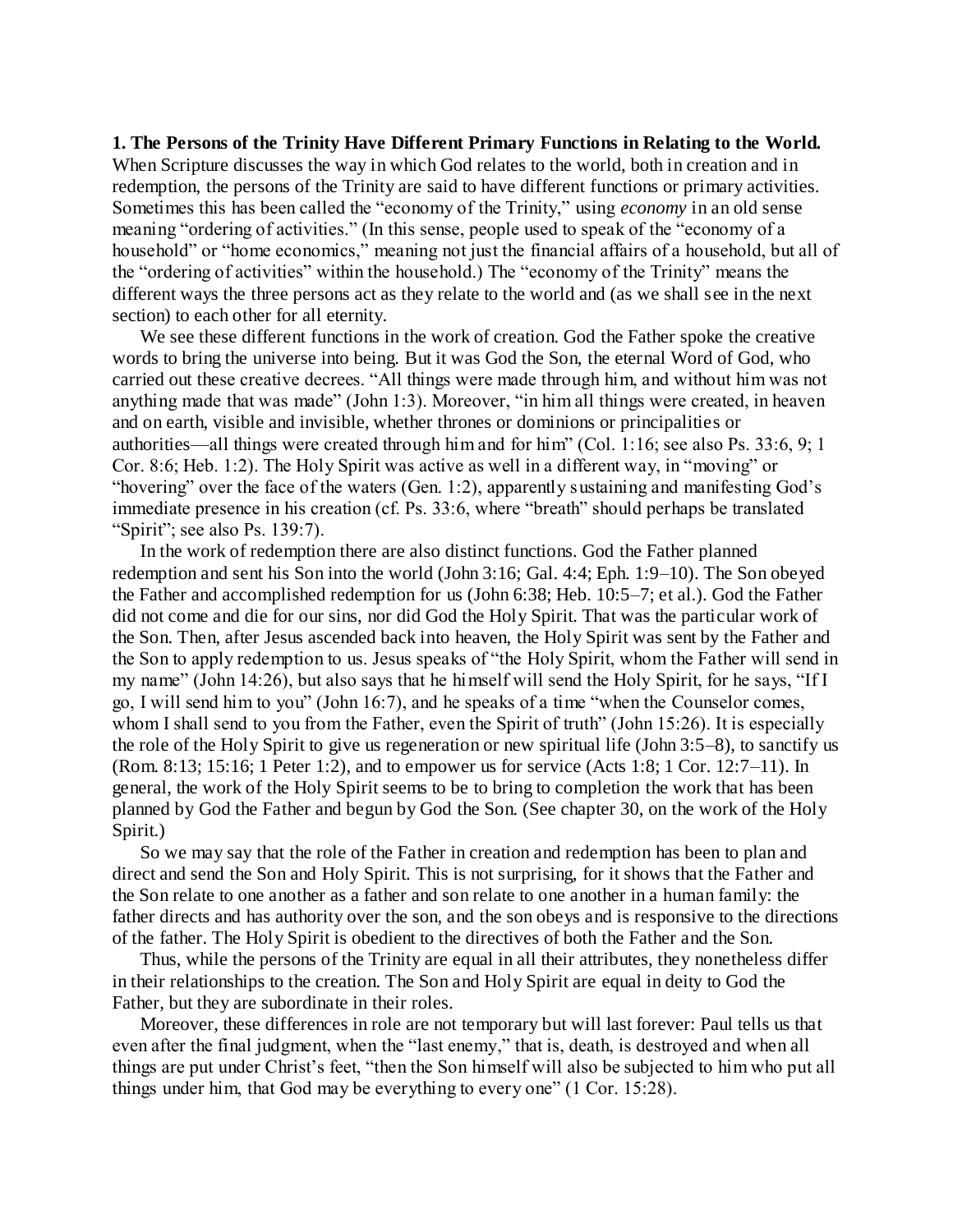**2. The Persons of the Trinity Eternally Existed as Father, Son, and Holy Spirit.** But why do the persons of the Trinity take these different roles in relating to creation? Was it accidental or arbitrary? Could God the Father have come instead of God the Son to die for our sins? Could the Holy Spirit have sent God the Father to die for our sins, and then sent God the Son to apply redemption to us?

No, it does not seem that these things could have happened, for the role of commanding, directing, and sending is appropriate to the position of the Father, after whom all human fatherhood is patterned (Eph. 3:14–15). And the role of obeying, going as the Father sends, and revealing God to us is appropriate to the role of the Son, who is also called the Word of God (cf. John 1:1–5, 14, 18; 17:4; Phil. 2:5–11). These roles could not have been reversed or the Father would have ceased to be the Father and the Son would have ceased to be the Son. And by analogy from that relationship, we may conclude that the role of the Holy Spirit is similarly one that was appropriate to the relationship he had with the Father and the Son before the world was created.

Second, before the Son came to earth, and even before the world was created, for all eternity the Father has been the Father, the Son has been the Son, and the Holy Spirit has been the Holy Spirit. These relationships are eternal, not something that occurred only in time. We may conclude this first from the unchangeableness of God (see chapter 11): if God now exists as Father, Son, and Holy Spirit, then he has always existed as Father, Son, and Holy Spirit. We may also conclude that the relationships are eternal from other verses in Scripture that speak of the relationships the members of the Trinity had to one another before the creation of the world. For instance, when Scripture speaks of God's work of election (see chapter 32) before the creation of the world, it speaks of the Father choosing us "in" the Son: "Blessed be the God and Father of our Lord Jesus Christ … *he chose us in him before the foundation of the world* that we should be holy and blameless before him" (Eph. 1:3–4). The initiatory act of choosing is attributed to God the Father, who regards us as united to Christ or "in Christ" before we ever existed. Similarly, of God the Father, it is said that "those whom he foreknew he also predestined to be conformed to the image of his Son" (Rom. 8:29). We also read of the "foreknowledge of God the Father" in distinction from particular functions of the other two members of the Trinity (1 Peter 1:2 NASB; cf. 1:20). Even the fact that the Father "gave his only Son" (John 3:16) and "sent the Son into the world" (John 3:17) indicate that there was a Father-Son relationship before Christ came into the world. The Son did not become the Son when the Father sent him into the world. Rather, the great love of God is shown in the fact that the one who was *always* Father gave the one who was *always* his only Son: "For God so loved the world that he gave his only Son …" (John 3:16). "But when the time had fully come, God sent forth his Son" (Gal. 4:4).

When Scripture speaks of creation, once again it speaks of the Father creating *through* the Son, indicating a relationship prior to when creation began (see John 1:3; 1 Cor. 8:6; Heb. 1:2; also Prov. 8:22–31). But nowhere does it say that the Son or Holy Spirit created through the Father. These passages again imply that there was a relationship of Father (as originator) and Son (as active agent) before creation, and that this relationship made it appropriate for the different persons of the Trinity to fulfill the roles they actually did fulfill.

Therefore, the different functions that we see the Father, Son, and Holy Spirit performing are simply outworkings of an eternal relationship between the three persons, one that has always existed and will exist for eternity. God has always existed as three distinct persons: Father, Son,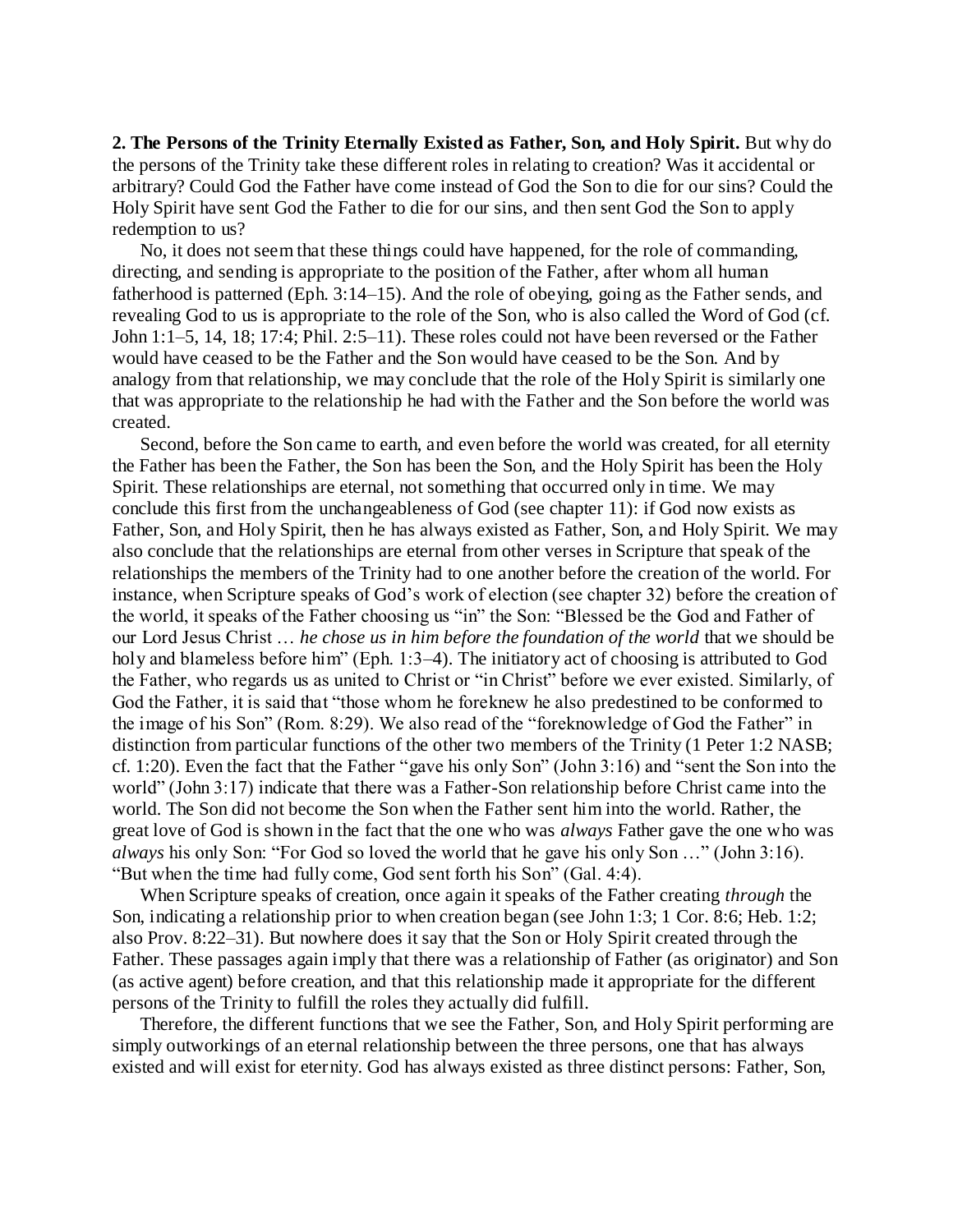and Holy Spirit. These distinctions are essential to the very nature of God himself, and they could not be otherwise.

Finally, it may be said that there are no differences in deity, attributes, or essential nature between the Father, Son, and Holy Spirit. Each person is fully God and has all the attributes of God. *The only distinctions between the members of the Trinity are in the ways they relate to each other and to the creation*. In those relationships they carry out roles that are appropriate to each person.

This truth about the Trinity has sometimes been summarized in the phrase "ontological equality but economic subordination," where the word *ontological* means "being." Another way of expressing this more simply would be to say "equal in being but subordinate in role." Both parts of this phrase are necessary to a true doctrine of the Trinity: If we do not have ontological equality, not all the persons are fully God. But if we do not have economic subordination,  $34$  then there is no inherent difference in the way the three persons relate to one another, and consequently we do not have the three distinct persons existing as Father, Son, and Holy Spirit for all eternity. For example, if the Son is not eternally subordinate to the Father in role, then the Father is not eternally "Father" and the Son is not eternally "Son." This would mean that the Trinity has not eternally existed.

This is why the idea of eternal equality in being but subordination in role has been essential to the church's doctrine of the Trinity since it was first affirmed in the Nicene Creed, which said that the Son was "begotten of the Father before all ages" and that the Holy Spirit "proceeds from the Father and the Son." Surprisingly, some recent evangelical writings have denied an eternal subordination in role among the members of the Trinity, but it has clearly been part of the church's doctrine of the Trinity (in Catholic, Protestant, and Orthodox expressions), at least since Nicea (A.D. 325). So Charles Hodge says:

The Nicene doctrine includes, (1) the principle of the subordination of the Son to the Father, and of the Spirit to the Father and the Son. But this subordination does not imply inferiority … The subordination intended is only that which concerns the mode of subsistence and operation …

The creeds are nothing more than a well-ordered arrangement of the facts of Scripture which concern the doctrine of the Trinity. They assert the distinct personality of the Father, Son, and Spirit … and their consequent perfect equality; and the subordination of the Son to the Father, and of the Spirit to the Father and the Son, as to the mode of subsistence and operation. These are scriptural facts, to which the creeds in question add nothing; *and it is in this sense they have been accepted by the Church universal*.

#### Similarly, A.H. Strong says:

Father, Son, and Holy Spirit, while equal in essence and dignity, stand to each other in an order of personality, office, and operation …

The subordination of the *person* of the Son to the *person* of the Father, or in other words an order of personality, office, and operation which permits the Father to be officially first, the Son second, and the Spirit third, is perfectly consistent with equality. Priority is not necessarily superiority … *We frankly recognize an eternal subordination of Christ to the Father* but we maintain at the same time that this subordination is a subordination of order, office, and operation, not a subordination of essence.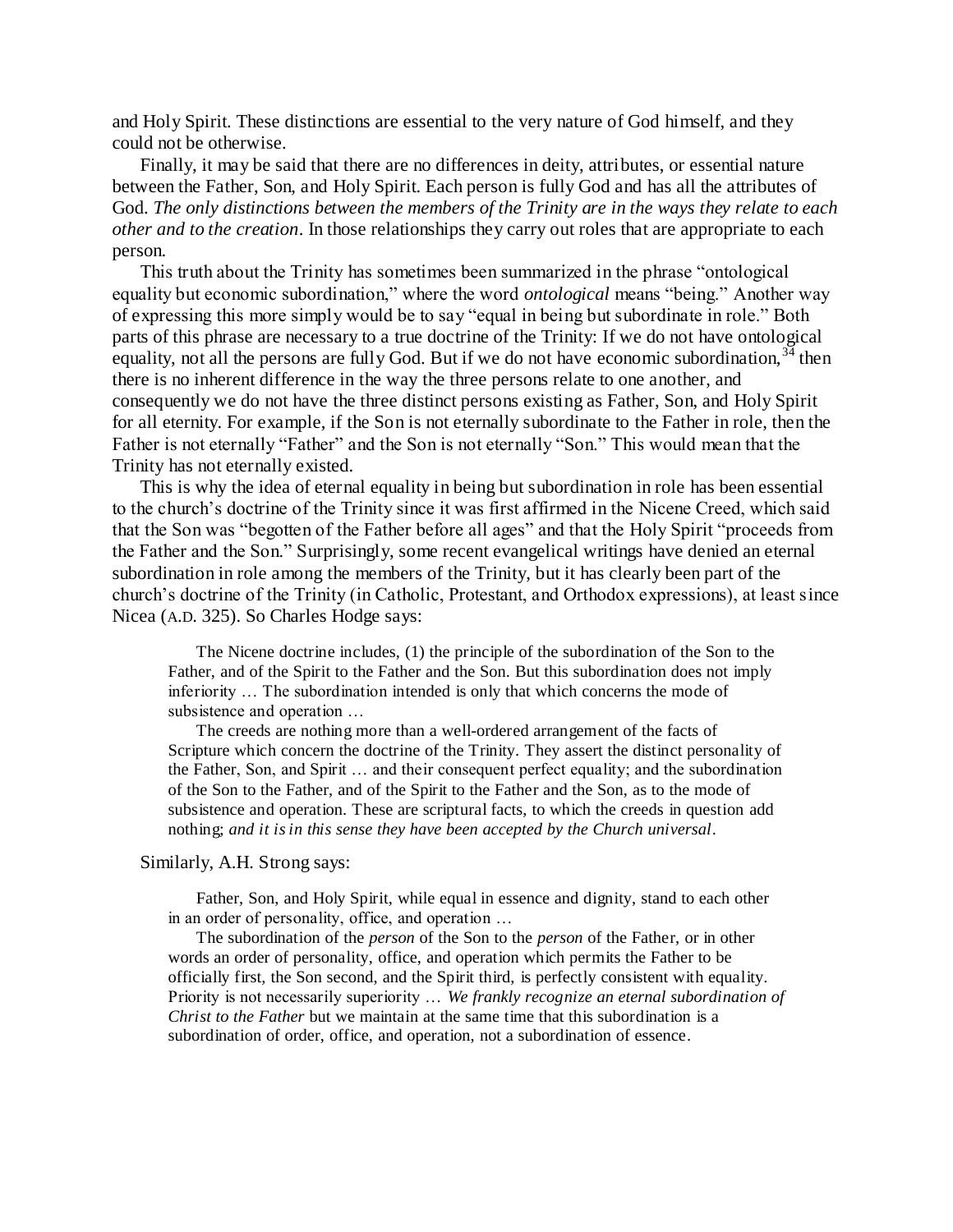**3. What Is the Relationship Between the Three Persons and the Being of God?** After the preceding discussion, the question that remains unresolved is, What is the difference between "person" and "being" in this discussion? How can we say that God is one undivided being, yet that in this one being there are three persons?

First, it is important to affirm that each person is completely and fully God; that is, that each person has the whole fullness of God's being in himself. The Son is not partly God or just onethird of God, but the Son is wholly and fully God, and so is the Father and the Holy Spirit. Thus, it would not be right to think of the Trinity according to figure 14.1, with each person representing only one-third of God's being.

#### **Figure 14.1: God's Being Is Not Divided Into Three Equal Parts Belonging to the Three Members of the Trinity**

Rather, we must say that the person of the Father possesses the *whole being* of God in himself. Similarly, the Son possesses the *whole being* of God in himself, and the Holy Spirit possesses the *whole being* of God in himself. When we speak of the Father, Son, and Holy Spirit together we are not speaking of any greater being than when we speak of the Father alone, or the Son alone, or the Holy Spirit alone. The Father is *all* of God's being. The Son also is *all* of God's being. And the Holy Spirit is *all* of God's being.

This is what the Athanasian Creed affirmed in the following sentences:

And the Catholic Faith is this: That we worship one God in Trinity, and Trinity in Unity; Neither confounding the Persons: nor dividing the Substance [Essence]. For there is one Person of the Father: another of the Son: and another of the Holy Spirit. But the Godhead of the Father, of the Son, and of the Holy Spirit, is all one: the Glory equal, the Majesty coeternal. Such as the Father is: such is the Son: and such is the Holy Spirit ... For like as we are compelled by the Christian verity: to acknowledge every Person by himself to be God and Lord: So are we forbidden by the Catholic Religion: to say, There be [are] three Gods, or three Lords.

But if each person is fully God and has all of God's being, then we also should not think that the personal distinctions are any kind of additional attributes added on to the being of God, something after the pattern of figure 14.2.

#### **Figure 14.2: The Personal Distinctions in the Trinity Are Not Something Added Onto God's Real Being**

Rather, each person of the Trinity has all of the attributes of God, and no one person has any attributes that are not possessed by the others.

On the other hand, we must say that the persons are real, that they are not just different ways of looking at the one being of God. (This would be modalism or Sabellianism, as discussed above.) So figure 14.3 would not be appropriate.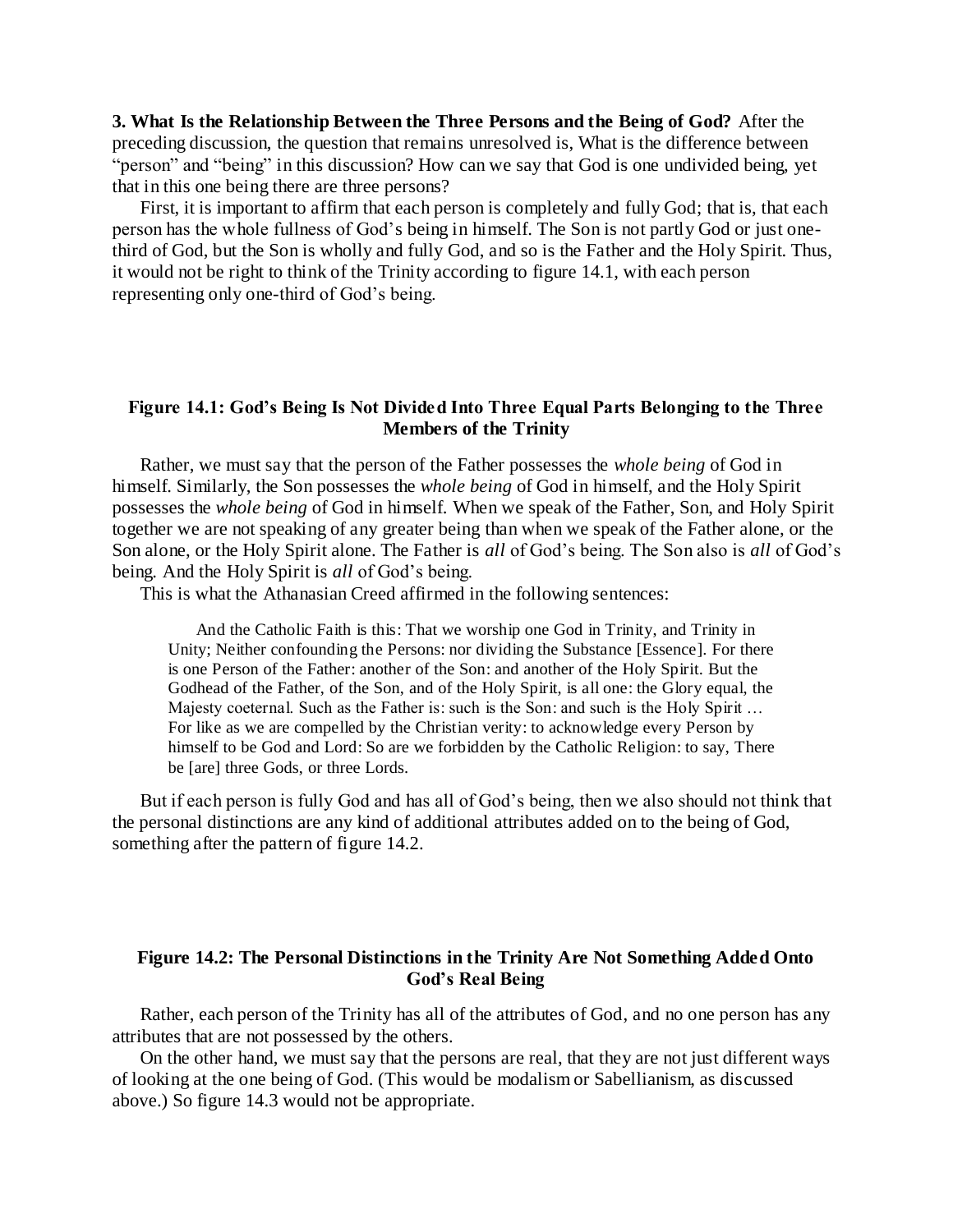#### **Figure 14.3: The Persons of the Trinity Are Not Just Three Different Ways of Looking at the One Being of God**

Rather, we need to think of the Trinity in such a way that the reality of the three persons is maintained, and each person is seen as relating to the others as an "I" (a first person) and a "you" (a second person) and a "he" (a third person).

The only way it seems possible to do this is to say that the distinction between the persons is not a difference in "being" but a difference in "relationships." This is something far removed from our human experience, where every different human "person" is a different being as well. Somehow God's being is so much greater than ours that within his one undivided being there can be an unfolding into interpersonal relationships, so that there can be three distinct persons.

What then are the differences between Father, Son, and Holy Spirit? There is no difference in attributes at all. The only difference between them is the way they relate to each other and to the creation. The unique quality of the Father is the way he *relates as Father* to the Son and Holy Spirit. The unique quality of the Son is the way he *relates as Son*. And the unique quality of the Holy Spirit is the way he *relates as Spirit*.

While the three diagrams given above represented erroneous ideas to be avoided, the following diagram may be helpful in thinking about the existence of three persons in the one undivided being of God.

#### **Figure 14.4: There Are Three Distinct Persons, and the Being of Each Person Is Equal to the Whole Being of God**

In this diagram, the Father is represented as the section of the circle designated by F, and also the rest of the circle, moving around clockwise from the letter F; the Son is represented as the section of the circle designated by S, and also the rest of the circle, moving around clockwise from the letter S; and the Holy Spirit is represented as the section of the circle marked HS and also the rest of the circle, moving around clockwise from the HS. Thus, there are three distinct persons, but each person is fully and wholly God. Of course the representation is imperfect, for it cannot represent God's infinity, or personality, or indeed any of his attributes. It also requires looking at the circle in more than one way in order to understand it: the dotted lines must be understood to indicate personal relationship, not any division in the one being of God. Thus, the circle itself represents God's being while the dotted lines represent a form of personal existence other than a difference in being. But the diagram may nonetheless help guard against some misunderstanding.

Our own human personalities provide another faint analogy that can provide some help in thinking about the Trinity. A man can think about different objects outside of himself, a nd when he does this he is the subject who does the thinking. He can also think about himself, and then he is the object who is being thought about: then he is both subject and object. Moreover, he can reflect on his ideas about himself as a third thing, neither subject nor object, but *thoughts* that he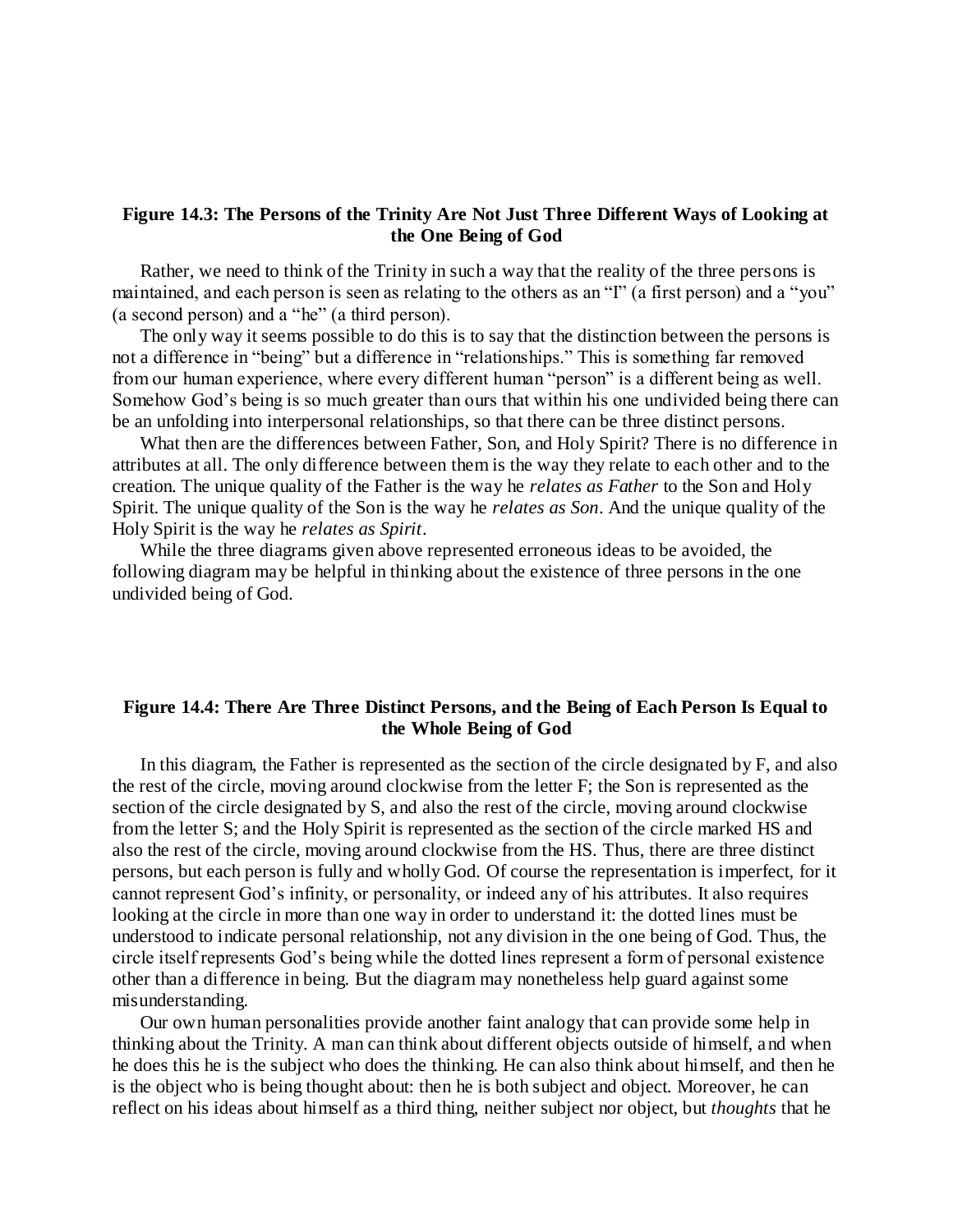as a subject has about himself as an object. When this happens, the subject, object, and thoughts are three distinct things. Yet each thing in a way includes his whole being: All of the man is the subject, and all of the man is the object, and the thoughts (though in a lesser sense) are thoughts about all of himself as a person.

But if the unfolding of human personality allows this kind of complexity, then the unfolding of God's personality must allow for far greater complexity than this. Within the one being of God the "unfolding" of personality must allow for the existence of three distinct persons, while each person still has the whole of God's being in himself. The difference in persons must be one of relationship, not one of being, and yet each person must really exist. This tri-personal form of being is far beyond our ability to comprehend. *It is a kind of existence far different from anything we have experienced* and far different from anything else in the universe.

Because the existence of three persons in one God is something beyond our understanding, Christian theology has come to use the word *person* to speak of these differences in relationship, not because we fully understand what is meant by the word *person* when referring to the Trinity, but rather so that we might say something instead of saying nothing at all.

**4. Can We Understand the Doctrine of the Trinity?** We should be warned by the errors that have been made in the past. They have all come about through attempts to simplify the doctrine of the Trinity and make it completely understandable, removing all mystery from it. This we can never do. However, it is not correct to say that we cannot understand the doctrine of the Trinity at all. Certainly we can understand and know that God is three persons, and that each person is fully God, and that there is one God. We can know these things because the Bible teaches them. Moreover, we can know some things about the way in which the persons relate to each other (see the section above). But what we cannot understand fully is how to fit together those distinct biblical teachings. We wonder how there can be three distinct persons, and each person have the whole being of God in himself, and yet God is only one undivided being. This we are unable to understand. In fact, it is spiritually healthy for us to acknowledge openly that God's very being is far greater than we can ever comprehend. This humbles us before God and draws us to worship him without reservation.

But it should also be said that Scripture does not ask us to believe in a contradiction. A contradiction would be "There is one God and there is not one God," or "God is three persons and God is not three persons," or even (which is similar to the previous statement) "God is three persons and God is one person." But to say that "God is three persons and there is one God" is not a contradiction. It is something we do not understand, and it is therefore a mystery or a paradox, but that should not trouble us as long as the different aspects of the mystery are clearly taught by Scripture, for as long as we are finite creatures and not omniscient deity, there will always (for all eternity) be things that we do not fully understand. Louis Berkhof wisely says:

The Trinity is a mystery … man cannot comprehend it and make it intelligible. It is intelligible in some of its relations and modes of manifestation, but unintelligible in its essential nature … The real difficulty lies in the relation in which the persons in the Godhead stand to the divine essence and to one another; and this is a difficulty which the Church cannot remove, but only try to reduce to its proper proportion by a proper definition of terms. It has never tried to explain the mystery of the Trinity but only sought to formulate the doctrine of the Trinity in such a manner that the errors which endangered it were warded off.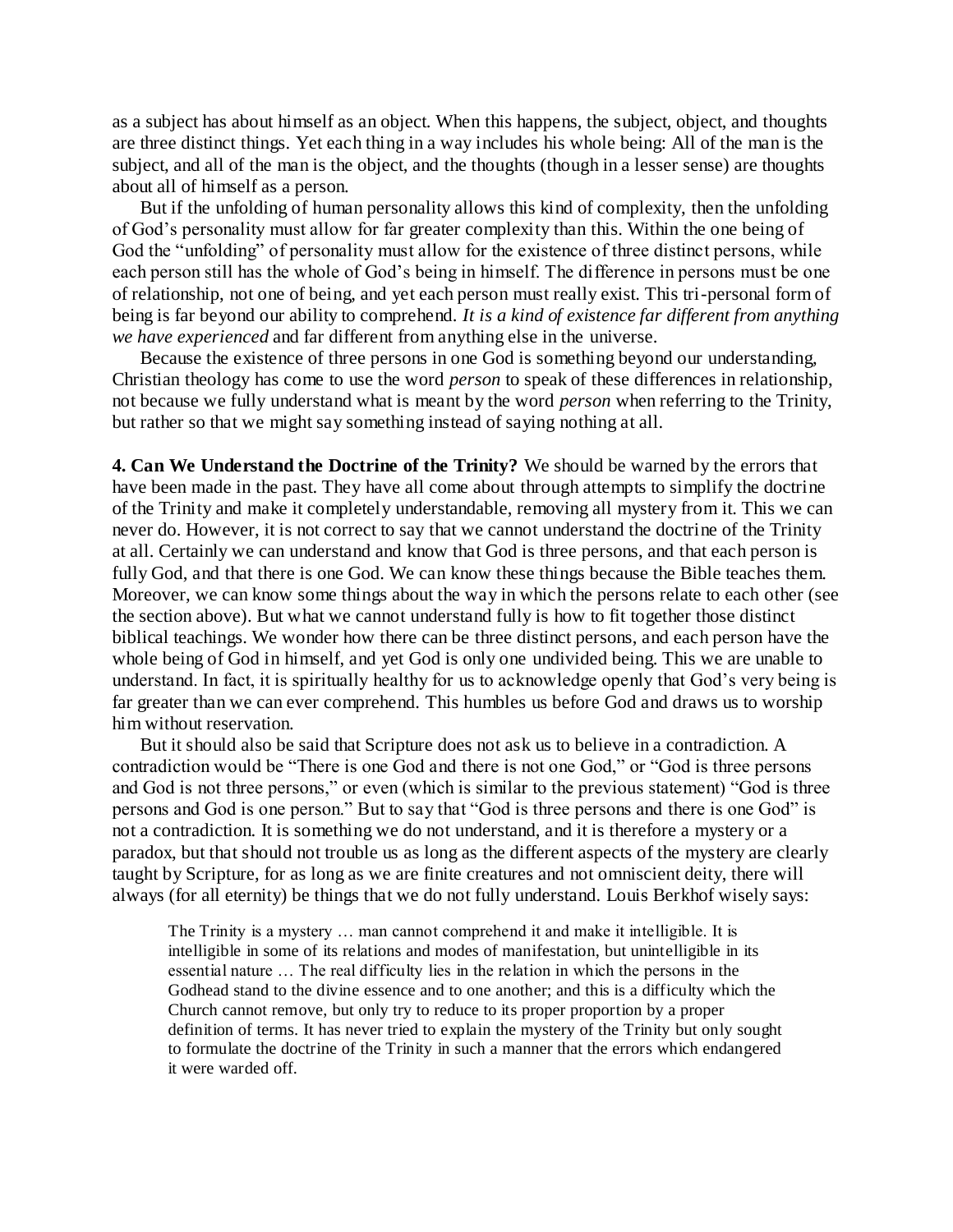Berkhof also says, "It is especially when we reflect on the relation of the three persons to the divine essence that all analogies fail us and we become deeply conscious of the fact that the Trinity is a mystery far beyond our comprehension. It is the incomprehensible glory of the Godhead<sup>"</sup>

### **E. Application**

Because God in himself has both unity and diversity, it is not surprising tha t unity and diversity are also reflected in the human relationships he has established. We see this first in marriage. When God created man in his own image, he did not create merely isolated individuals, but Scripture tells us, "male and female he created them" (Gen. 1:27). And in the unity of marriage (see Gen. 2:24) we see, not a triunity as with God, but at least a remarkable unity of two persons, persons who remain distinct individuals yet also become one in body, mind, and spirit (cf. 1 Cor. 6:16–20; Eph. 5:31). In fact, in the relationship between man and woman in marriage we see also a picture of the relationship between the Father and Son in the Trinity. Paul says, "But I want you to understand that the head of every man is Christ, the head of a woman is her husband, and the head of Christ is God" (1 Cor. 11:3). Here, just as the Father has authority over the Son in the Trinity, so the husband has authority over the wife in marriage. The husband's role is parallel to that of God the Father and the wife's role is parallel to that of God the Son. Moreover, just as Father and Son are equal in deity and importance and personhood, so the husband and wife are equal in humanity and importance and personhood. And, although it is not explicitly mentioned in Scripture, the gift of children within marriage, coming from both the father and the mother, and subject to the authority of both father and mother, is analogous to the relationship of the Holy Spirit to the Father and Son in the Trinity.

But the human family is not the only way in which God has ordained that there would be both diversity and unity in the world that reflect something of his own excellence. In the church we have "many members" yet "one body" (1 Cor. 12:12). Paul reflects on the great diversity among members of the human body (1 Cor. 12:14–26) and says that the church is like that: We have many different members in our churches with different gifts and interests, and we depend on and help each other, thereby demonstrating great diversity and great unity at the same time. When we see different people doing many different things in the life of a church we ought to thank God that this allows us to glorify him by reflecting something of the unity and diversity of the Trinity.

We should also notice that God's purpose in the history of the universe has frequently been to display unity in diversity, and thus to display his glory. We see this not only in the diversity of gifts in the church (1 Cor. 12:12–26), but also in the unity of Jews and Gentiles, so that all races, diverse as they are, are united in Christ (Eph. 2:16; 3:8–10; see also Rev. 7:9). Paul is amazed that God's plans for the history of redemption have been like a great symphony so that his wisdom is beyond finding out (Rom. 11:33–36). Even in the mysterious unity between Christ and the church, in which we are called the bride of Christ (Eph. 5:31–32), we see unity beyond what we ever would have imagined, unity with the Son of God himself. Yet in all this we never lose our individual identity but remain distinct persons always able to worship and serve God as unique individuals.

Eventually the entire universe will partake of this unity of purpose with every diverse part contributing to the worship of God the Father, Son, and Holy Spirit, for one day, at the name of Jesus every knee will bow "in heaven and on earth and under the earth, and every tongue confess that Jesus Christ is Lord, to the glory of God the Father" (Phil. 2:10–11).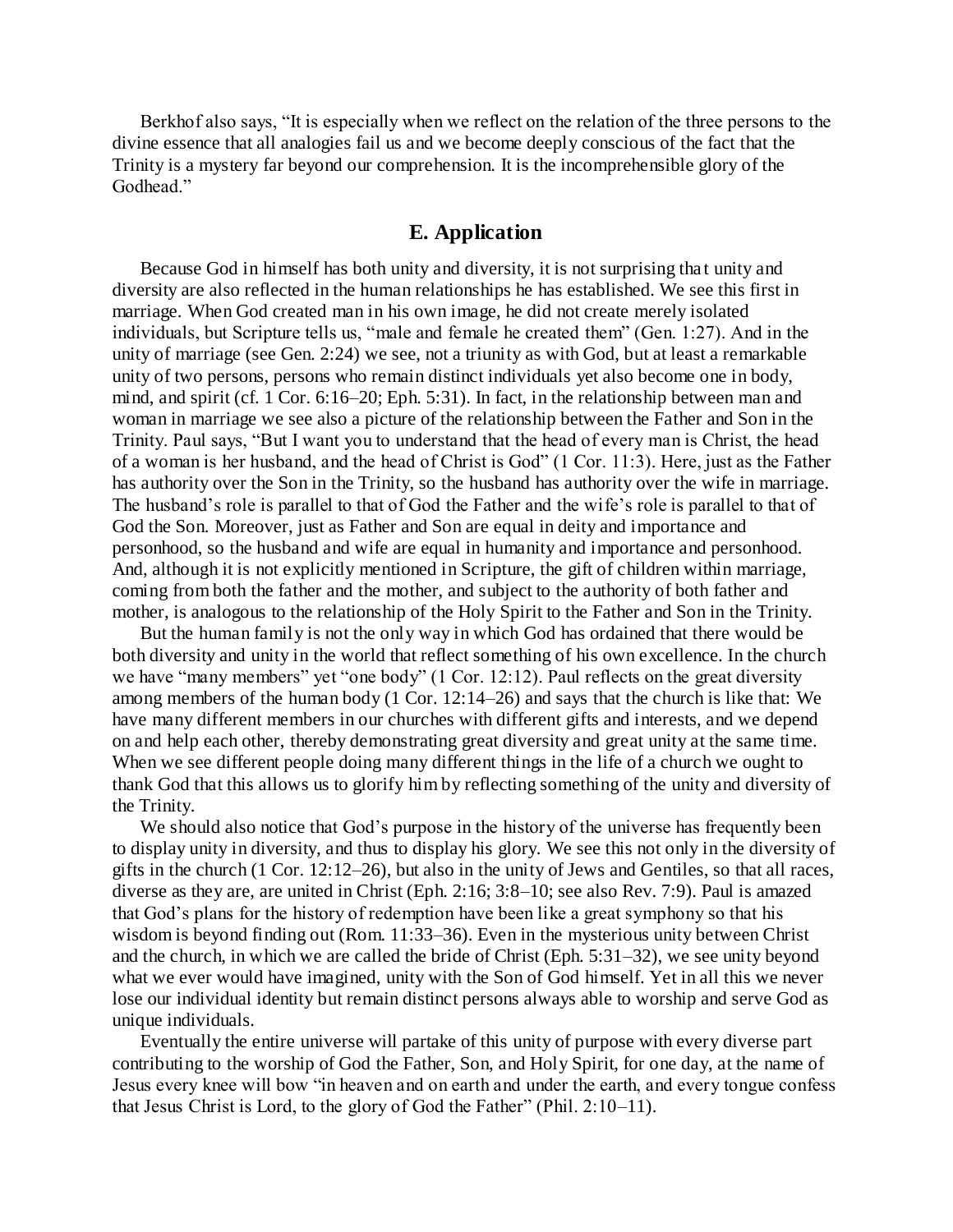On a more everyday level, there are many activities that we carry out as human beings (in the labor force, in social organizations, in musical performances, and in athletic teams, for example) in which many distinct individuals contribute to a unity of purpose or activity. As we see in these activities a reflection of the wisdom of God in allowing us both unity and diversity, we can see a faint reflection of the glory of God in his trinitarian existence. Though we will never fully comprehend the mystery of the Trinity, we can worship God for who he is both in our songs of praise, and in our words and actions as they reflect something of his excellent character.

# **QUESTIONS FOR PERSONAL APPLICATION**

- 1. Why is God pleased when people exhibit faithfulness, love, and harmony within a family? What are some ways in which members of your family reflect the diversity found in the members of the Trinity? How does your family reflect the unity found among members of the Trinity? What are some ways in which your family relationships could reflect the unity of the Trinity more fully? How might the diversity of persons in the Trinity encourage parents to allow their children to develop different interests from each other, and from their parents, without thinking that the unity of the family will be damaged?
- 2. Have you ever thought that if your church allows new or different kinds of ministries to develop, that it might hinder the unity of the church? Or have you thought that encouraging people to use other gifts for ministry than those that have been used in the past might be divisive in the church? How might the fact of unity and diversity in the Trinity help you to approach those questions?
- 3. Do you think that the trinitarian nature of God is more fully reflected in a church in which all the members have the same racial background, or one in which the members come from many different races (see Eph. 3:1–10)?
- 4. In addition to our relationships within our families, we all exist in other relationships to human authority in government, in employment, in voluntary societies, in educational institutions, and in athletics, for example. Sometimes we have authority over others, and sometimes we are subject to the authority of others. Whether in the family or one of these other areas, give one example of a way in which your use of authority or your response to authority might become more like the pattern of relationships in the Trinity.
- 5. If we see the trinitarian existence of God as the fundamental basis for all combinations of unity and diversity in the universe, then what are some other parts of creation that show both unity and diversity (for example: the interdependency of environmental systems on the earth, or the fascinating activity of bees in a hive, or the harmonious working of the various parts of the human body)? Do you think God has made us so that we take spontaneous delight in demonstrations of unity in diversity, such as a musical composition that manifests great unity and yet great diversity of various parts at the same time, or in the skillful execution of some planned strategy by members of an athletic team working together?
- 6. In the being of God we have infinite unity combined with the preservation of distinct personalities belonging to the members of the Trinity. How can this fact reassure us if we ever begin to fear that becoming more united to Christ as we grow in the Christian life (or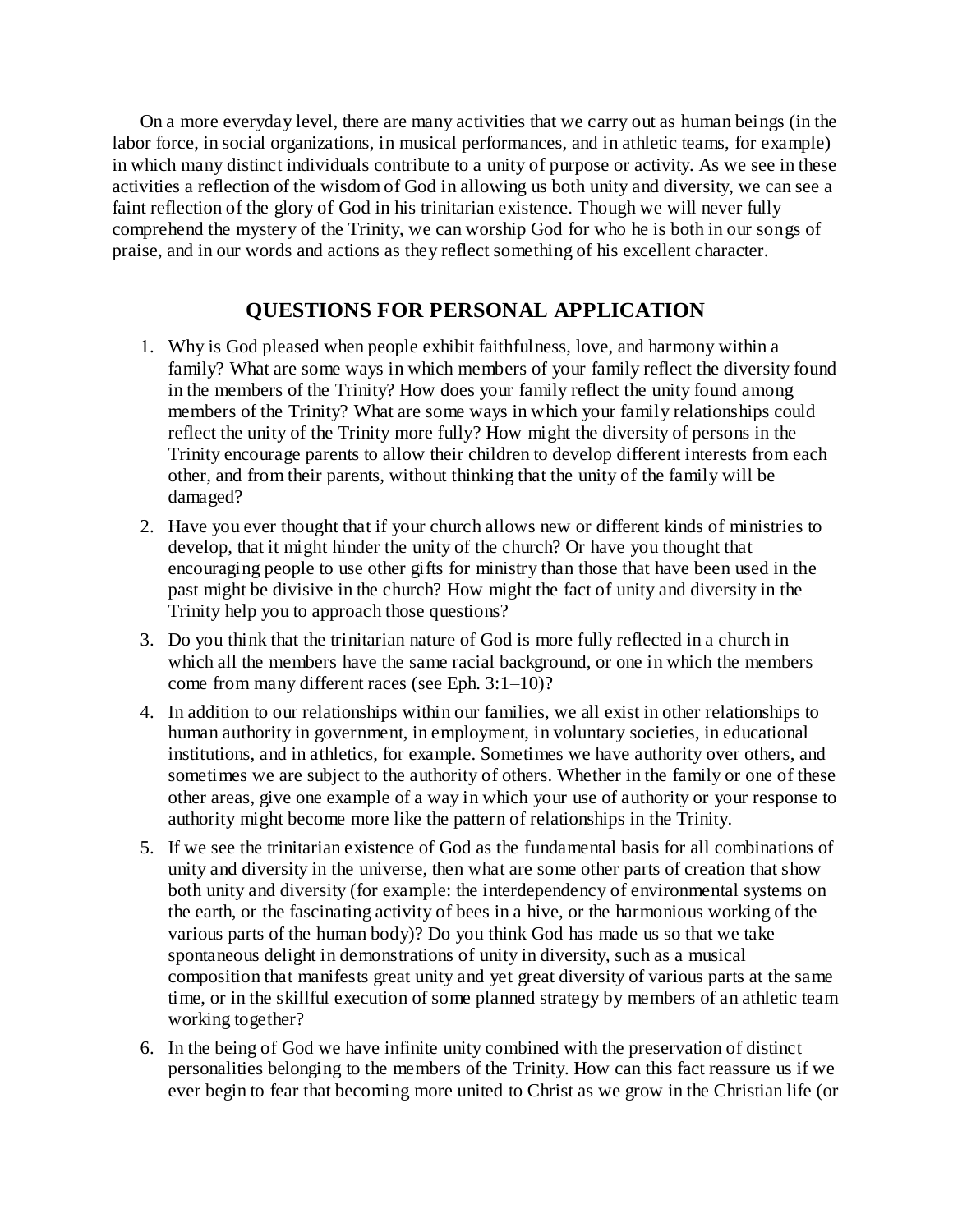becoming more united to one another in the church) might tend to obliterate our individual personalities? In heaven, do you think you will be exactly like everyone else, or will you have a personality that is distinctly your own? How do eastern religions (such as Buddhism) differ from Christianity in this regard?

# **SPECIAL TERMS**

adoptionism Arianism economic subordination eternal begetting of the Son eternal generation of the Son filioque homoiousios homoousios modalism modalistic monarchianism only begotten ontological equality Sabellianism subordinationism Trinity tritheism

# **BIBLIOGRAPHY**

(For an explanation of this bibliography see the note on the bibliography to chapter 1, p. 38. Complete bibliographical data may be found on pp. 1223–29.)

# **Sections in Evangelical Systematic Theologies**

1. Anglican (Episcopalian) 1882–92 Litton, 91–108 1930 Thomas, 20–31, 90–99 2. Arminian (Wesleyan or Methodist) 1875–76 Pope, 1:253–87; 2:101–5 1892–94 Miley, 1:223–75 1940 Wiley, 1:394–439 1960 Purkiser, 143–44, 199–203 1983 Carter, 1:127–29, 375–414 1983-Cottrell, 3:117–74 1987–90 Oden, 1:181–224 3. Baptist 1767 Gill, 1:187–245 1887 Boyce, 125–66 1907 Strong, 304–52 1917 Mullins, 203–13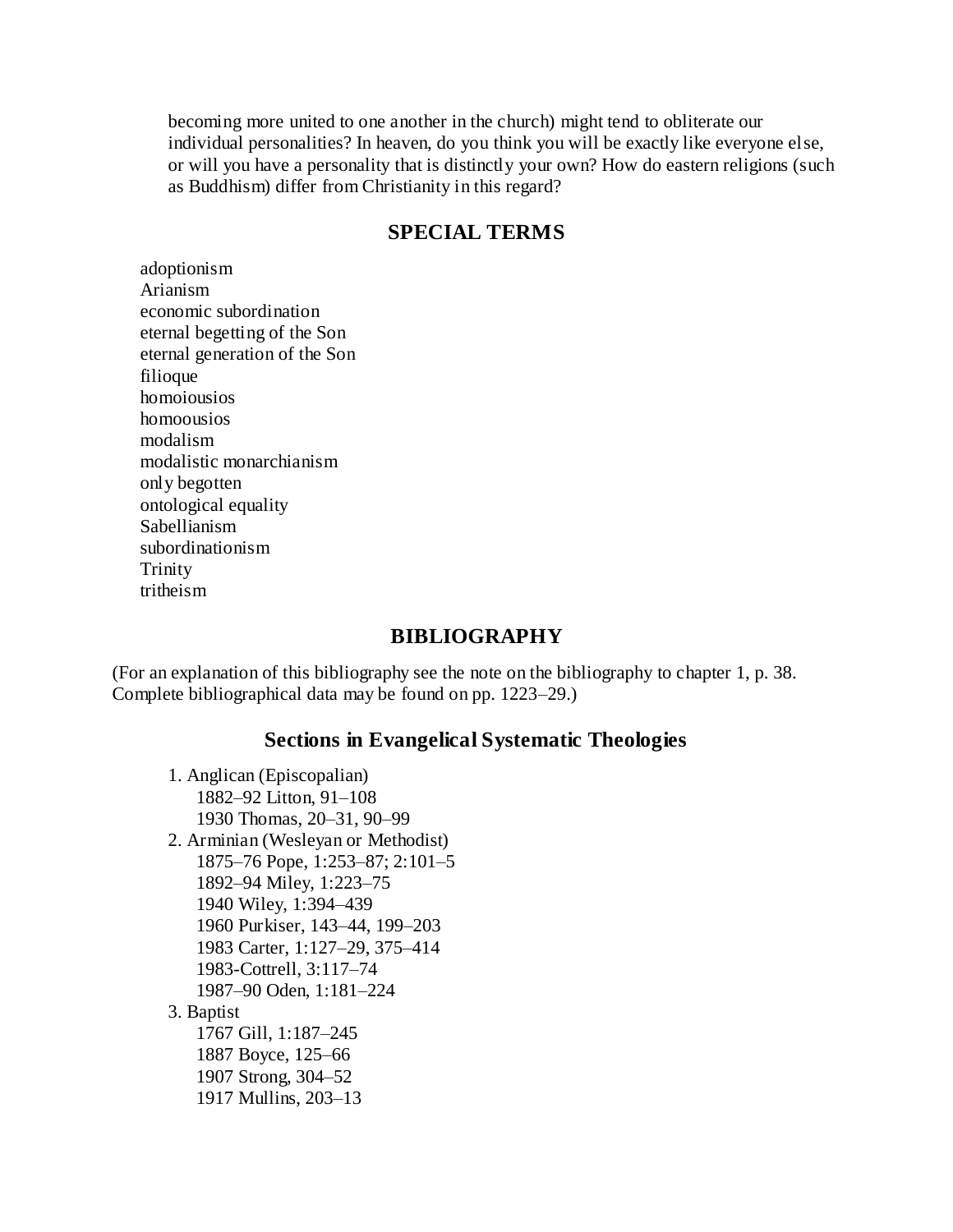1976–83 Henry, 5:165–213 1983–85 Erickson, 321–42 1987–94 Lewis/Demarest, 1:251–88 4. Dispensational 1947 Chafer, 1:272–347; 5:7–38; 6:7–46 1949 Thiessen, 89–99 1986 Ryrie, 51–59 5. Lutheran 1917–24 Pieper, 1:381–404 1934 Mueller, 147–60 6. Reformed (or Presbyterian) 1559 Calvin, 1:120–59 (1.13) 1861 Heppe, 105–32 1871–73 Hodge, 1:442–534 1878 Dabney, 174–211 1887–1921 Warfield, *BTS* 22–156; *SSW* 1:88–92; *BD* 133–74 1889 Shedd, 1:249–332 1937–66 Murray, *CW* 4:58–81 1938 Berkhof, 82–99 1962 Buswell, 1:103–29 7. Renewal (or charismatic/Pentecostal) 1988–92 Williams, 1:83–94

### **Other Works**

- Augustine. *On the Trinity*. NPNF, First Series, 3:1–228. (This is considered the most thorough development of the orthodox doctrine of the Trinity in the history of the church.)
- Bavinck, Herman. *The Doctrine of God*. Trans. by William Hendriksen (Edinburgh and Carlisle, Pa.: Banner of Truth, 1977 [reprint of 1951 edition]), pp. 255–334. (This is one of the most thorough modern discussions of the Trinity.)
- Beisner, Calvin. *God in Three Persons*. Wheaton, Ill.: Tyndale Press, 1984.
- Bickersteth, Edward H. *The Trinity*. Grand Rapids: Kregel, 1957 reprint.
- Bloesch, Donald G. *The Battle for the Trinity: The Debate Over Inclusive God-Language*. Ann Arbor, Mich.: Servant, 1985.
- Bowman, Robert M., Jr. *Why You Should Believe in the Trinity: An Answer to Jehovah's Witnesses*. Grand Rapids: Baker, 1989.
- Bray, G.L. "Trinity." In *NDT* pp. 691–94.

\_\_\_\_\_\_\_. "Tritheism." In *NDT* p. 694.

- Brown, Harold O.J. *Heresies: The Image of Christ in the Mirror of Heresy and Orthodoxy From the Apostles to the Present*. Garden City, N.Y.: Doubleday, 1984, pp. 95–157.
- Davis, Stephen T. *Logic and the Nature of God*. Grand Rapids: Eerdmans, 1983, pp. 132– 44.

Gruenler, Royce Gordon. *The Trinity in the Gospel of John*. Grand Rapids: Baker, 1986. Harris, Murray. *Jesus as God*. Grand Rapids: Baker, 1992.